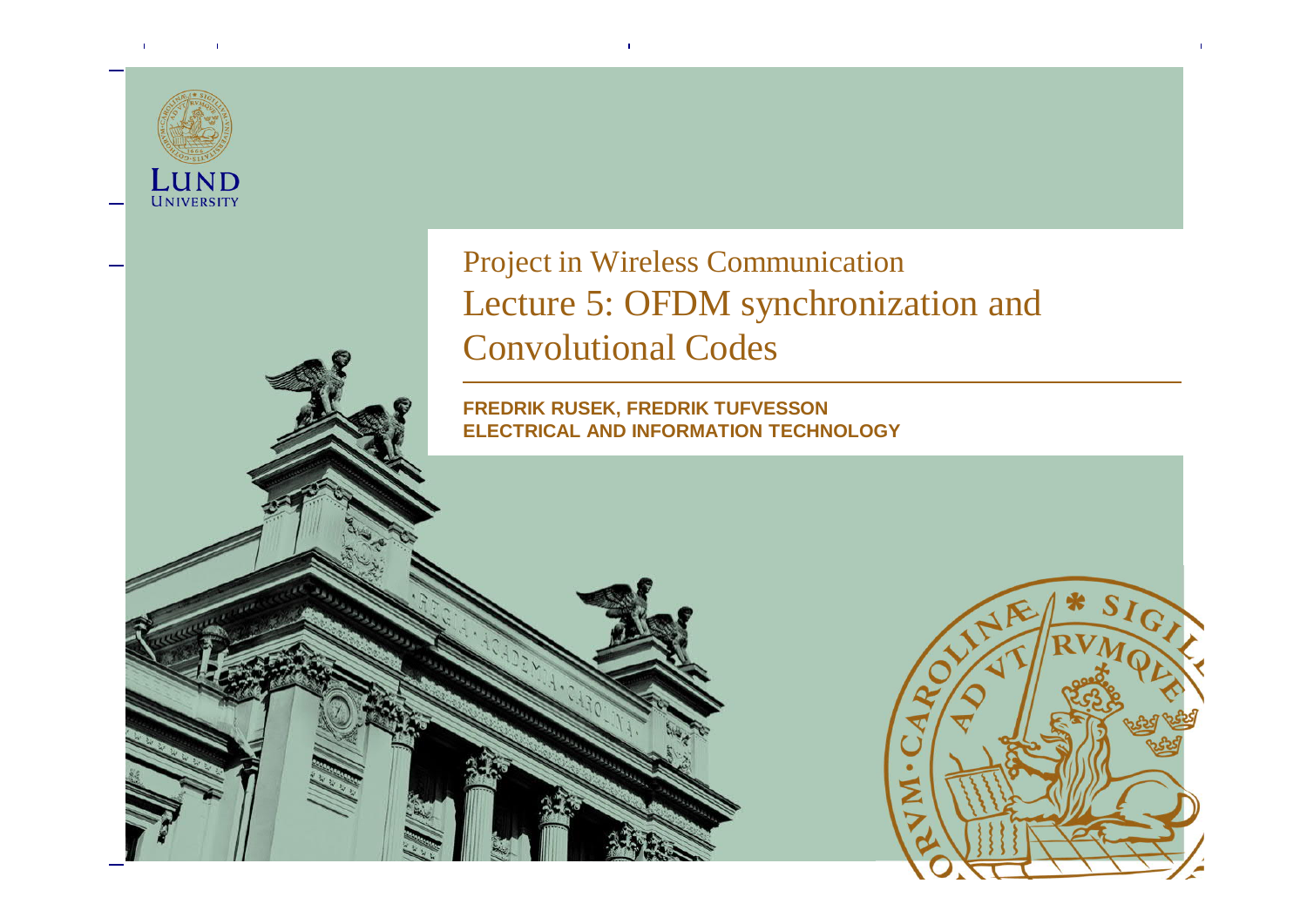To find the start of the signal, we previously used the "peak" of the filtered received baseband signal.

If the symbol time is much less than the duration of the channel, this may cause incorrect synchronization

**Example:**

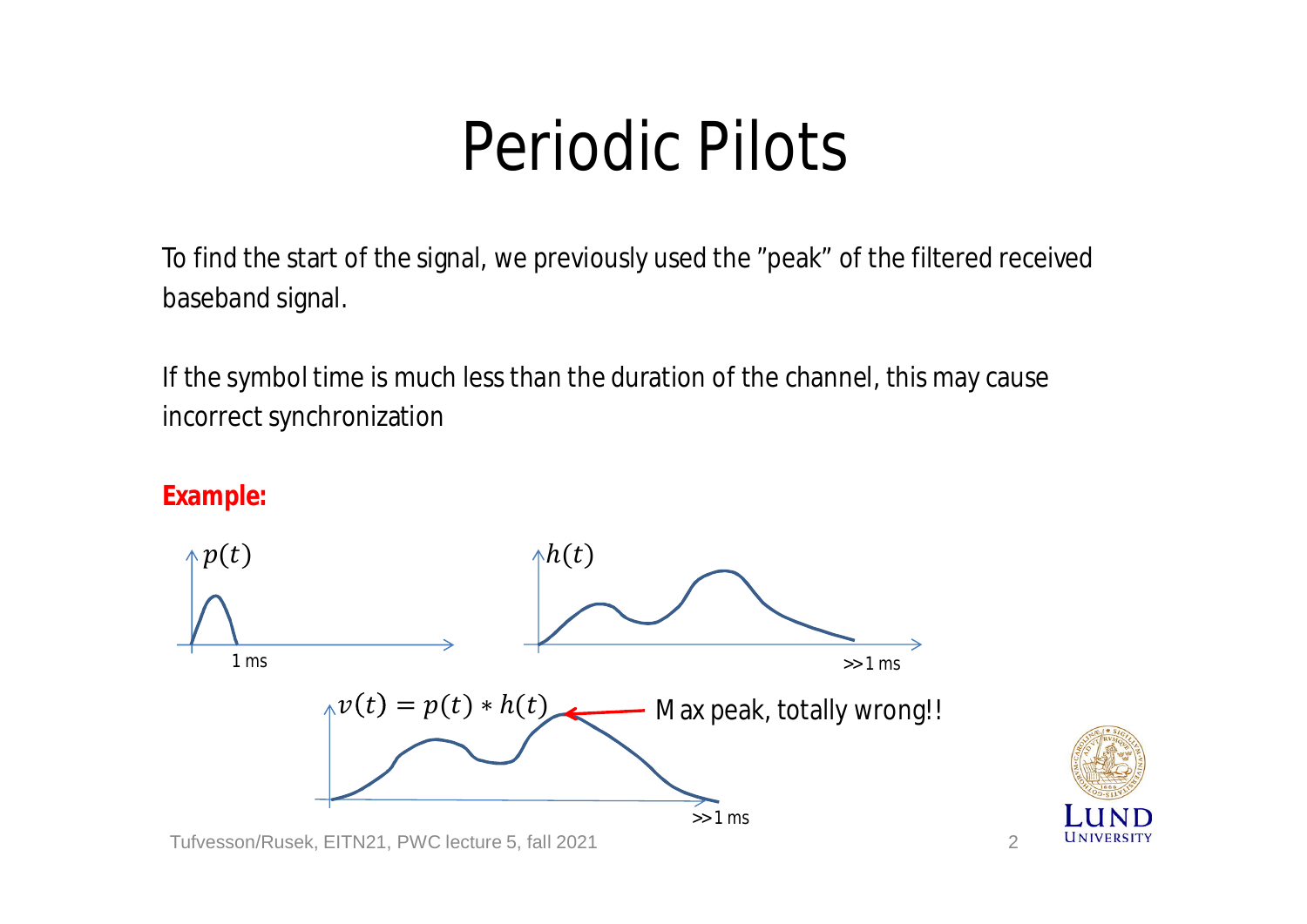In OFDM, the time interval between two outputs (samples) from the IFFT is usually much shorter than the duration of the channel, so "looking for peaks" is not a clever idea.

Now forget about OFDM for the moment.... Assume that the pilot structure is periodic:



channel, so we don't know *v(t)*. But we do know that *v(t)* will also be periodic!

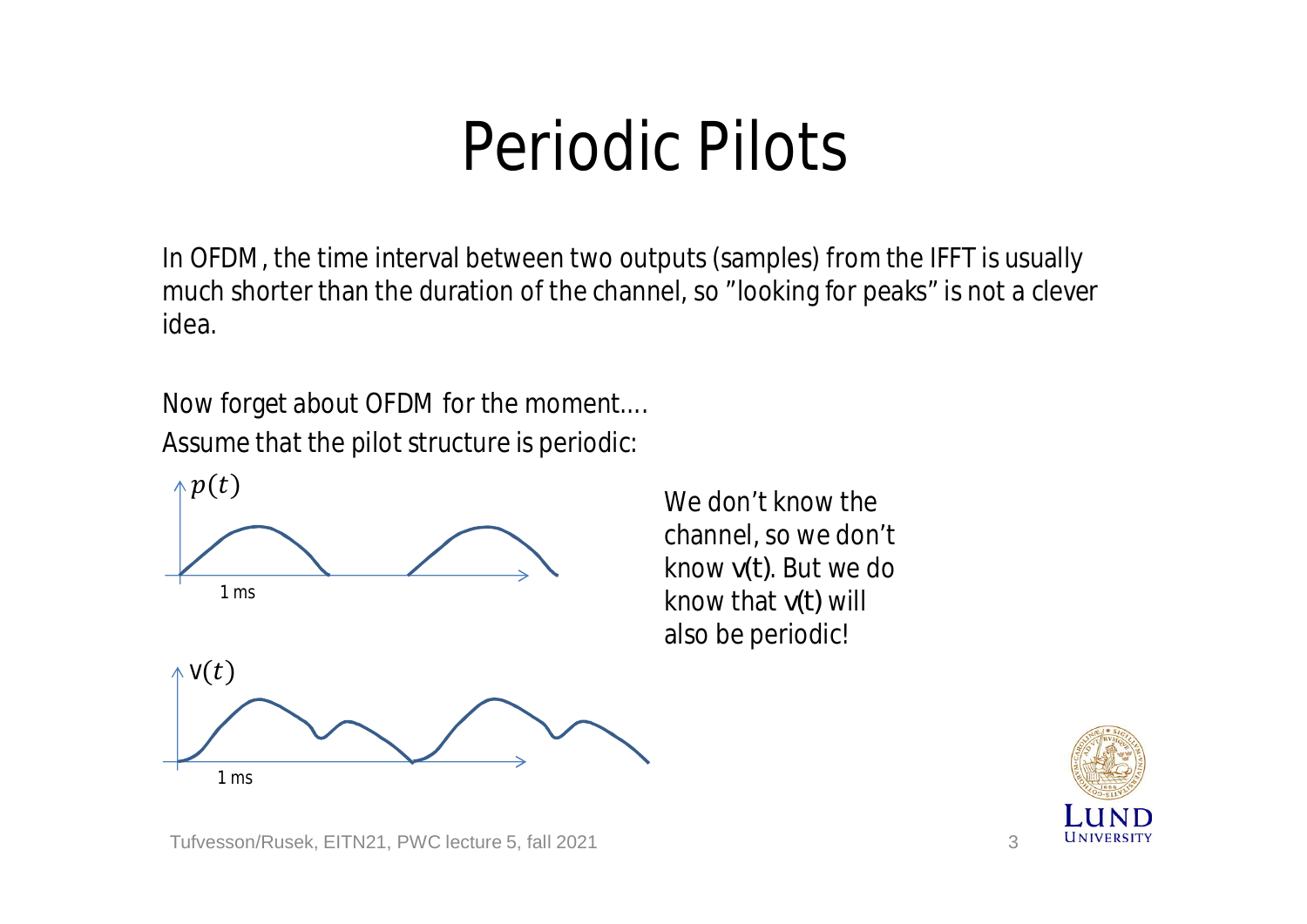We can look for this correlation in the received signal (shown without noise) It is assumed for the moment that the data-carrying signal does not contain any correlation.



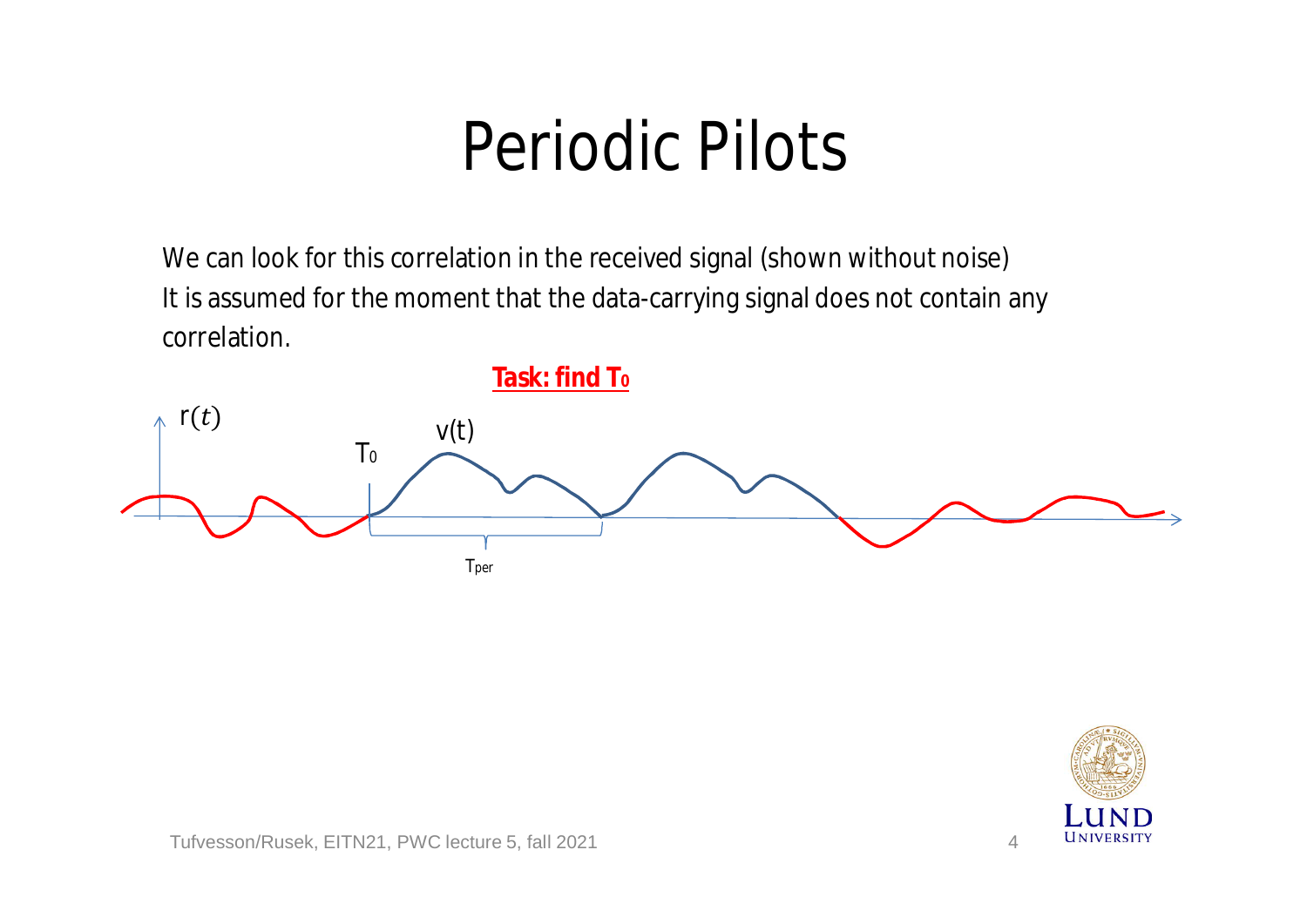We can look for this correlation in the received signal (shown without noise) It is assumed for the moment that the data-carrying signal does not contain any correlation.



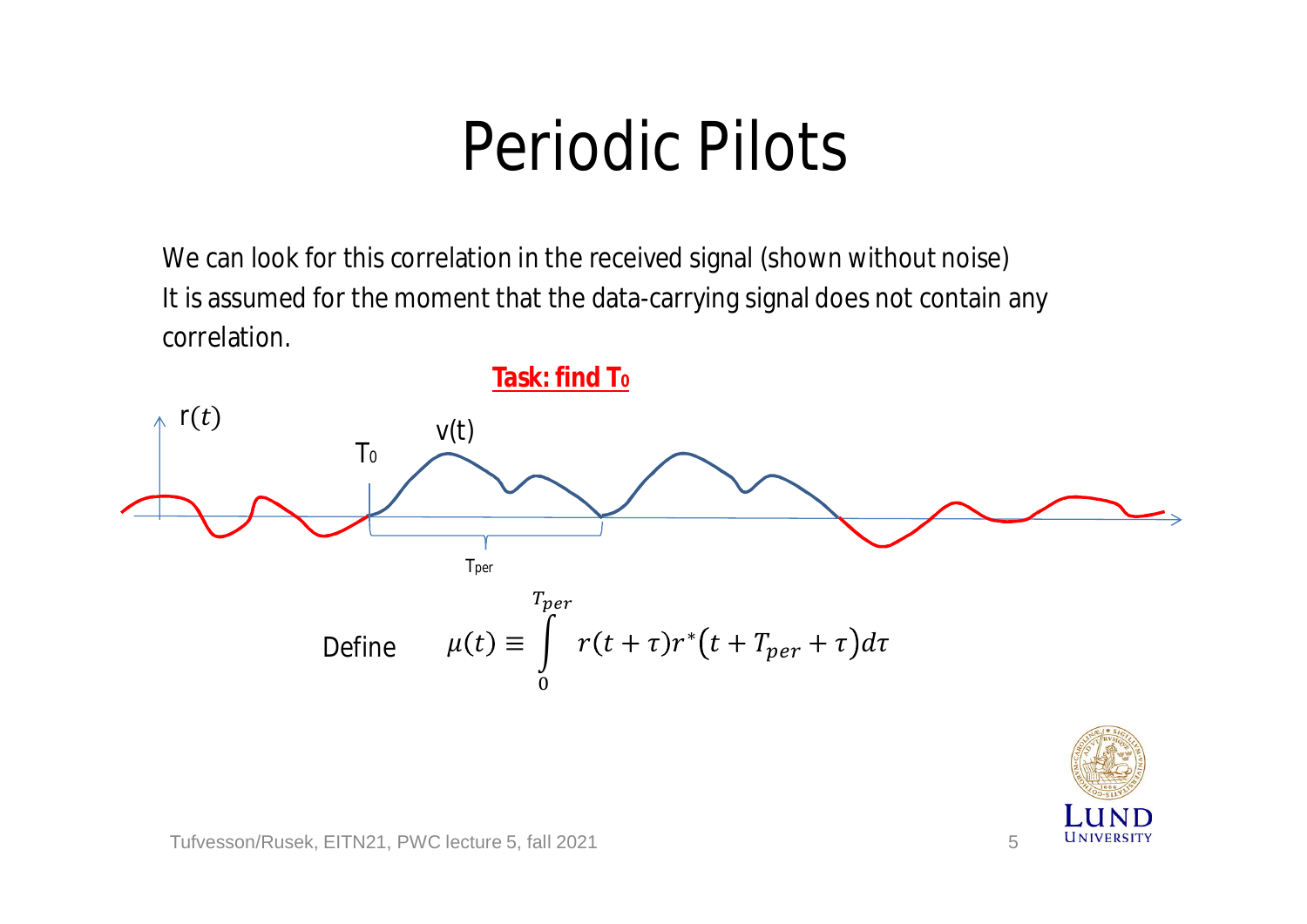We can look for this correlation in the received signal (shown without noise) It is assumed for the moment that the data-carrying signal does not contain any correlation.



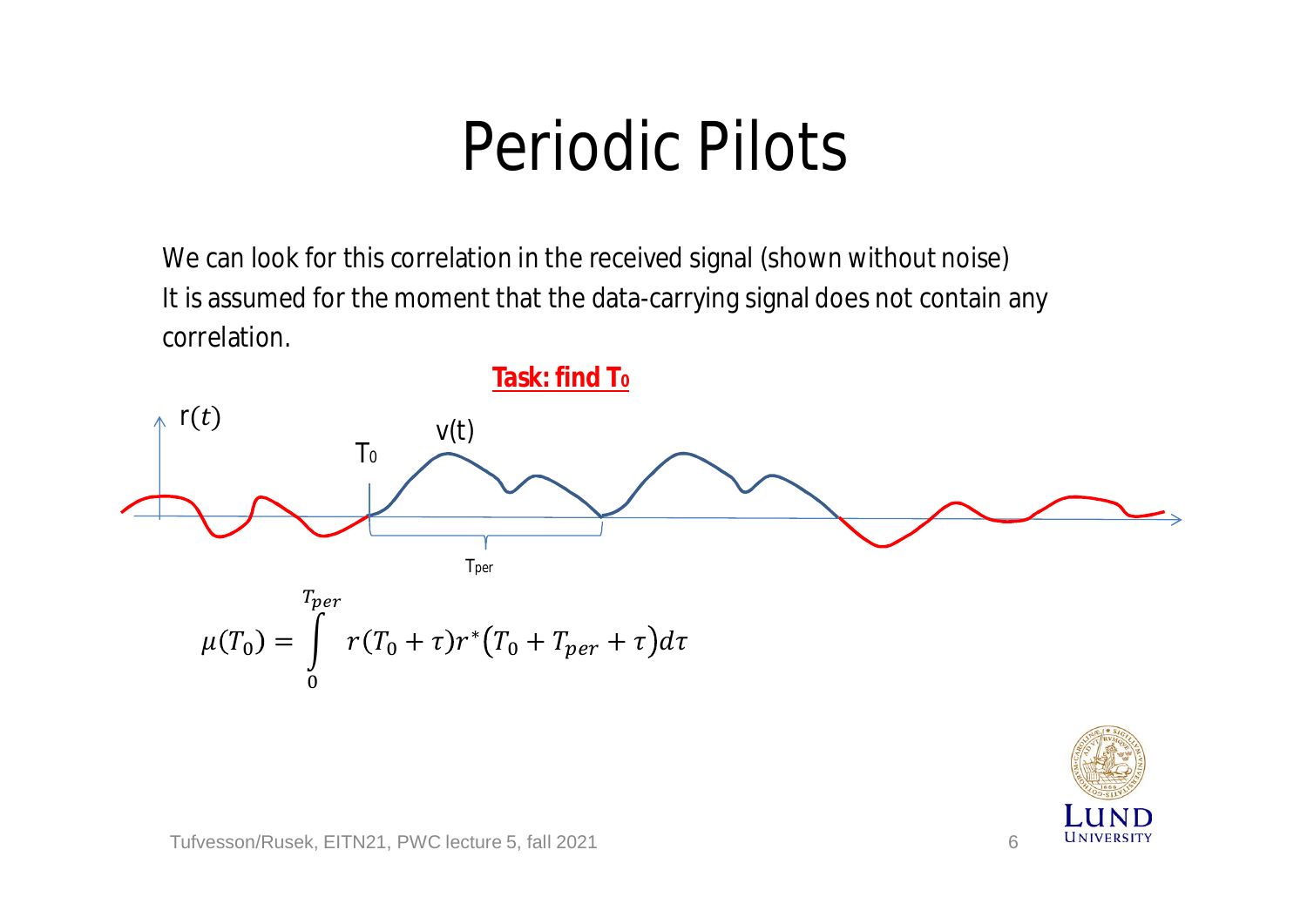We can look for this correlation in the received signal (shown without noise) It is assumed for the moment that the data-carrying signal does not contain any correlation.



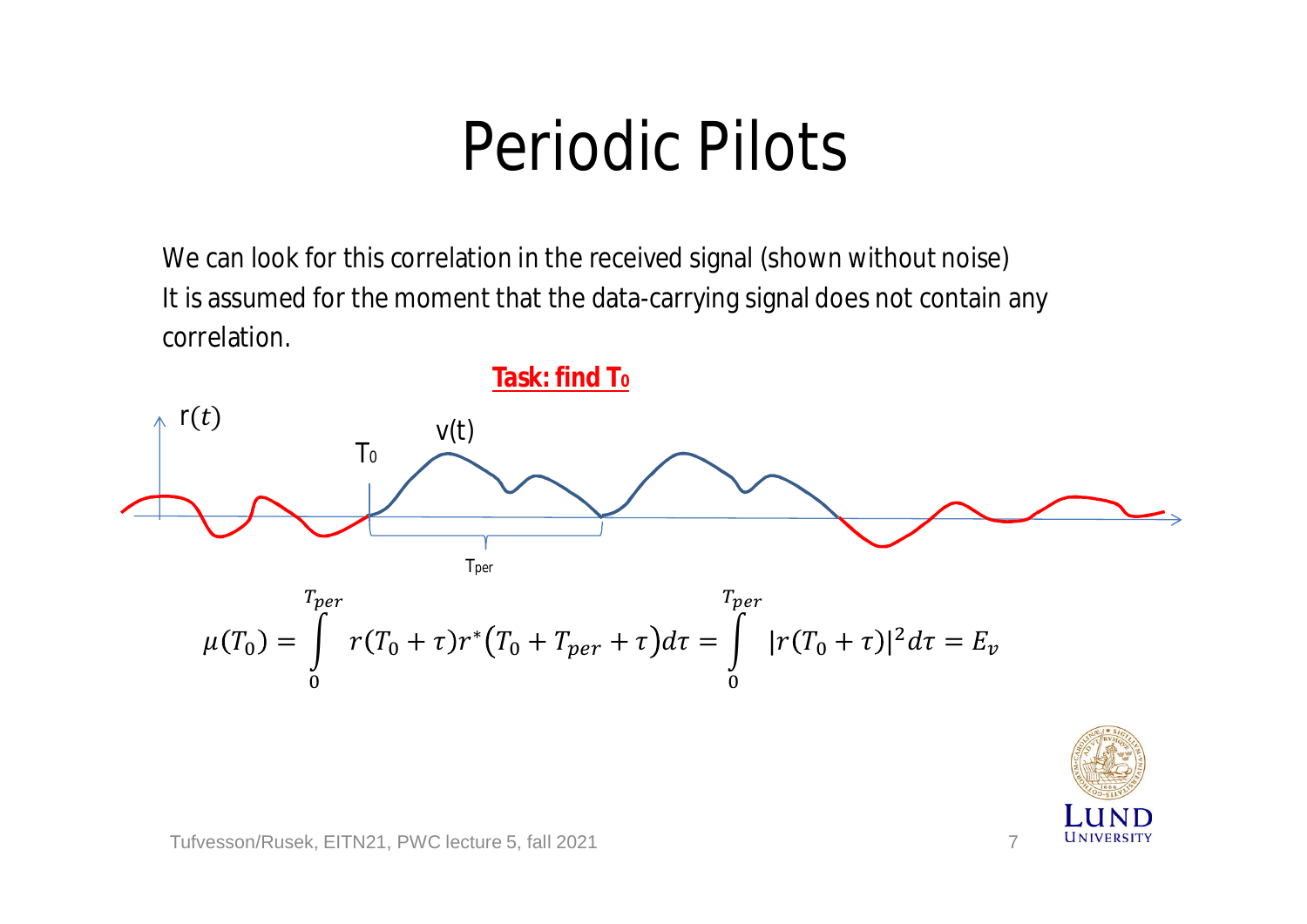We can look for this correlation in the received signal (shown without noise) It is assumed for the moment that the data-carrying signal does not contain any correlation.



$$
\mu(T_0 - \Delta) = \int_0^{T_{per}} r(T_0 - \Delta + \tau) r^* (T_0 - \Delta + T_{per} + \tau) d\tau
$$

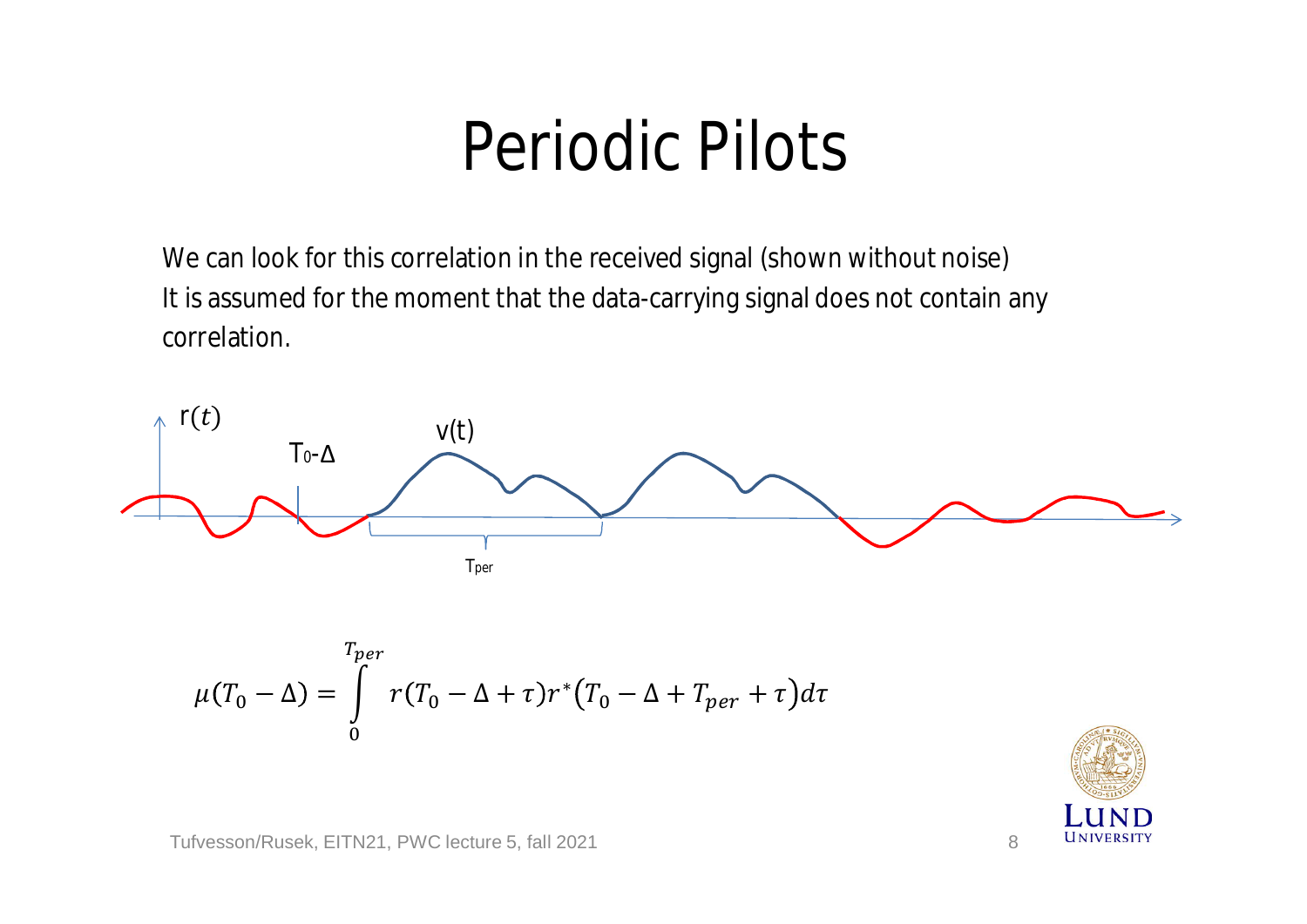We can look for this correlation in the received signal (shown without noise) It is assumed for the moment that the data-carrying signal does not contain any correlation.



Which is larger:  $\mu(T_0)$  or  $\mu(T_0 - \Delta)$ ?

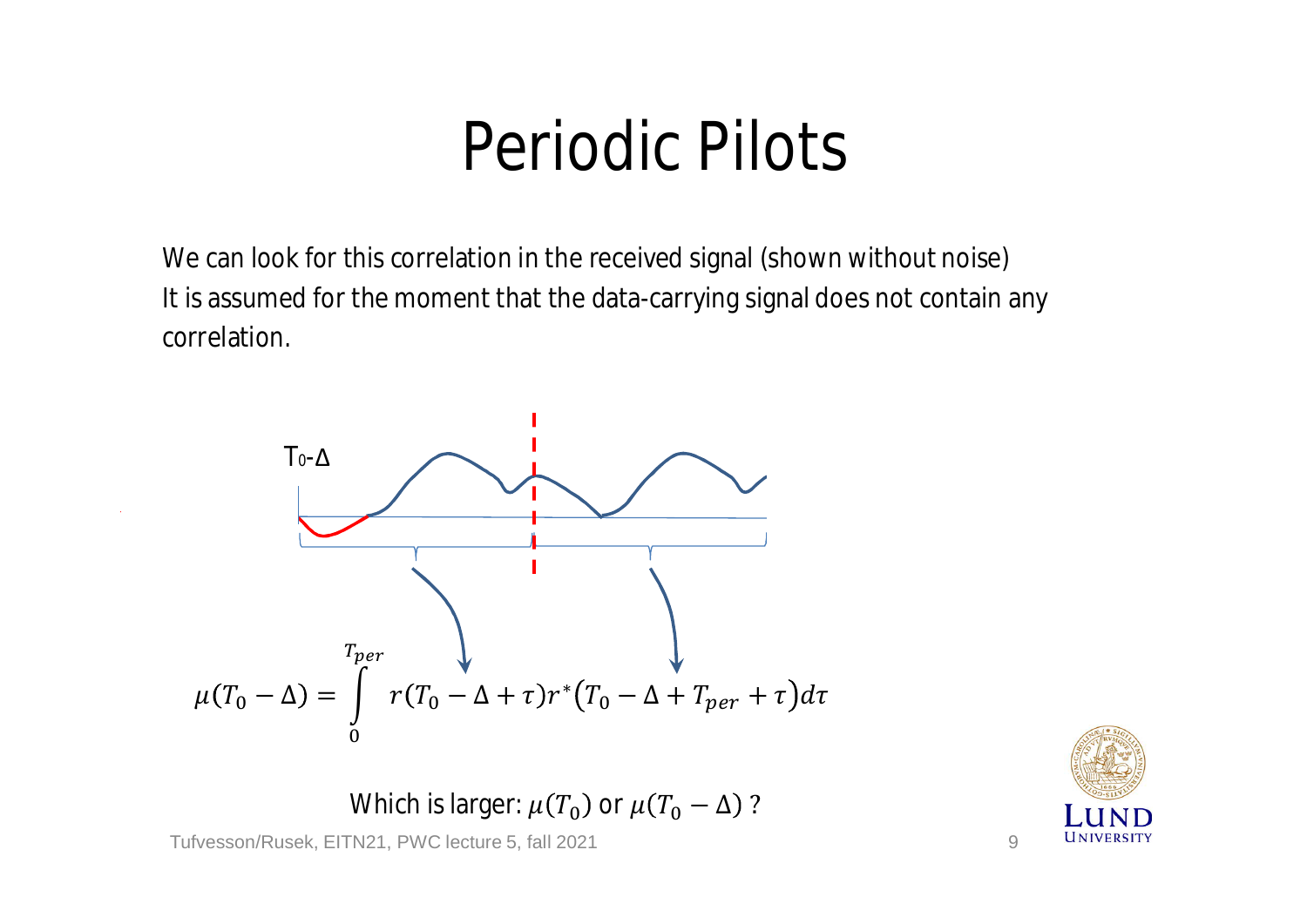Normalize by Cauchy-Schwarz:

$$
\int f(x)g(x)dx \le \sqrt{\int |f(x)|^2} \sqrt{\int |g(x)|^2}
$$

$$
\frac{\int f(x)g(x)dx}{\sqrt{\int |f(x)|^2} \sqrt{\int |g(x)|^2}} \le 1
$$

Equality if *g(x)=k \* f(x),* for some constant *k*

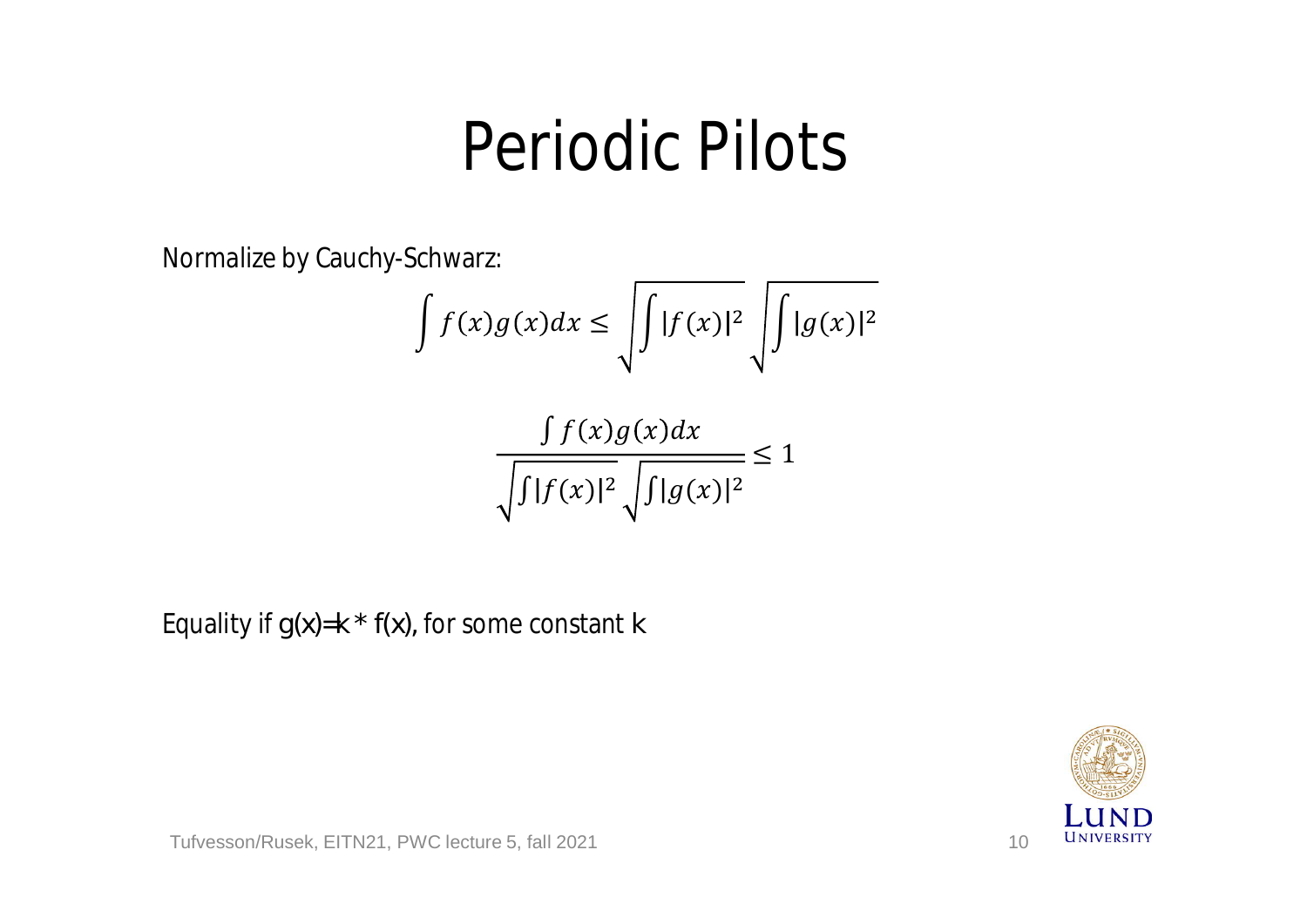Define

$$
\tilde{\mu}(t) \equiv \frac{\int_0^{T_{per}} r(t+\tau) r^*(t+T_{per}+\tau) d\tau}{\sqrt{\int |r(t+\tau)|^2} \sqrt{\int |r(t+T_{per}+\tau)|^2}}
$$

Now

And

 $\tilde{\mu}(T_0) = 1$  $\tilde{\mu}(T_0-\Delta) < 1$  For any  $\Delta$ , with (very) high probability

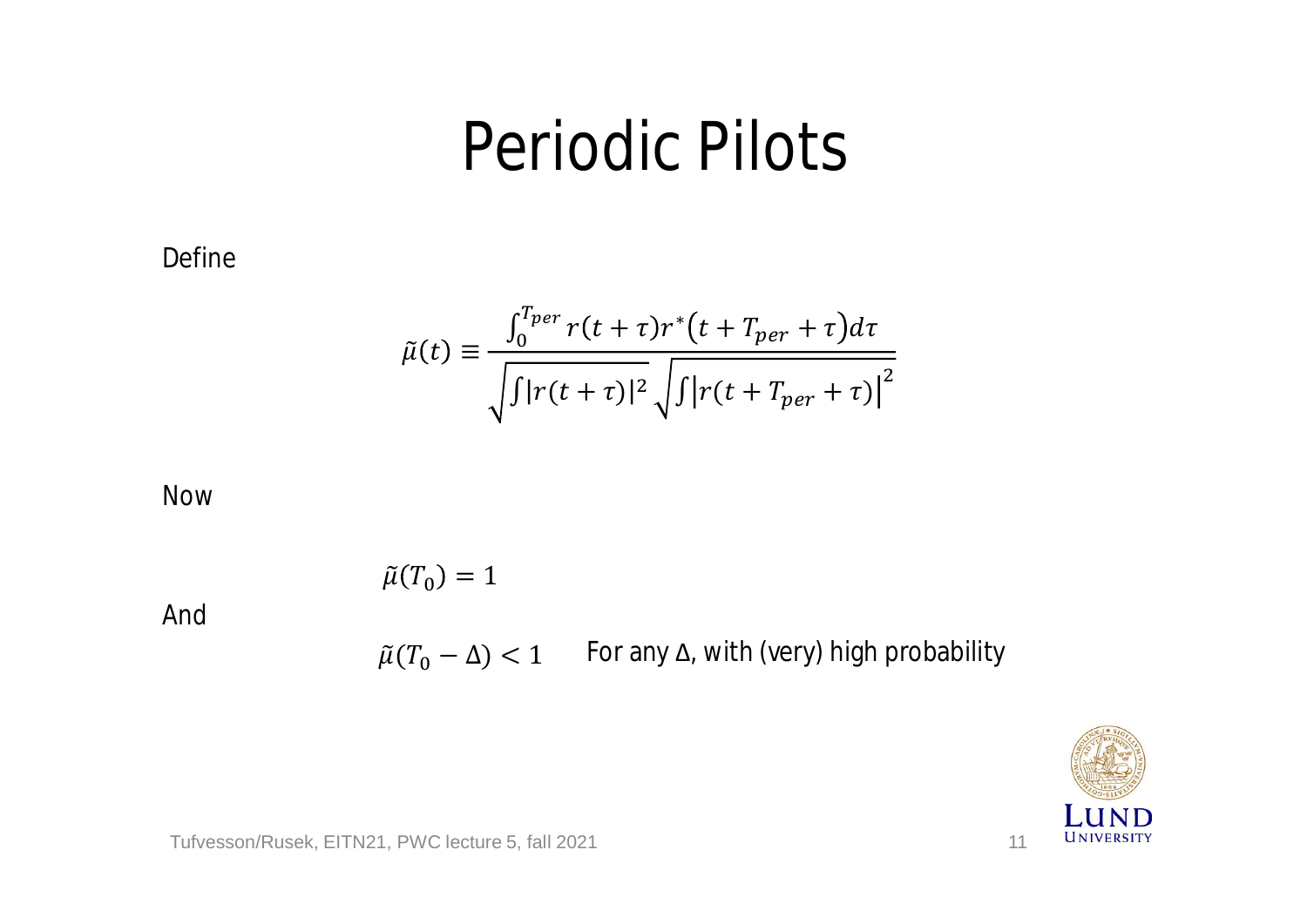We can look for this correlation in the received signal (shown without noise) It is assumed for the moment that the data-carrying signal does not contain any correlation.

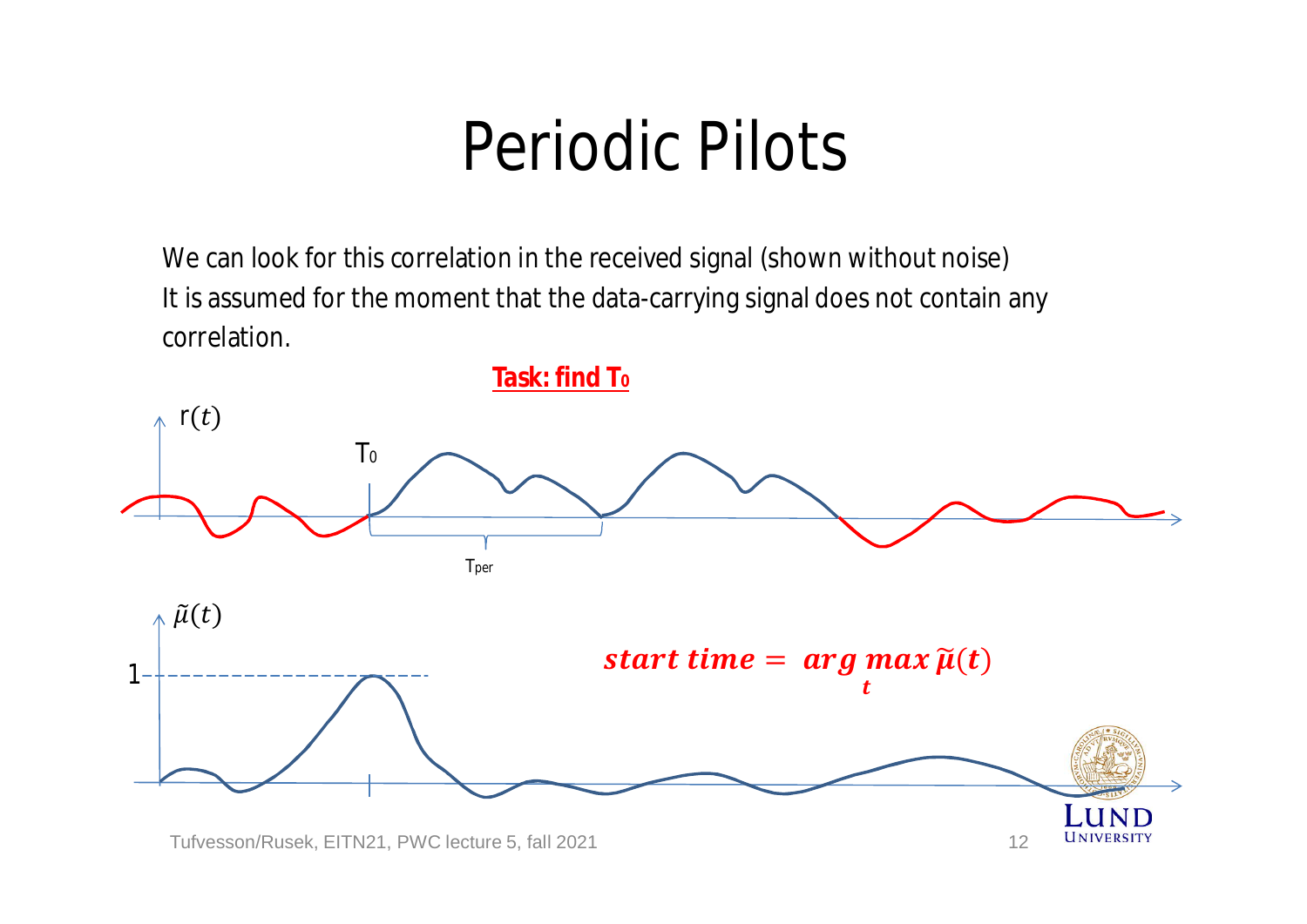How to construct a periodic pilot in OFDM?

Given the input symbols (*a0,a1,…,aN-1*), the transmitted samples (*x0,x1,…,xN-1*) are formed by applying the IFFT.



Mathematically we have

$$
x_k = \frac{1}{N} \sum_{l=0}^{N-1} a_l \exp(i2\pi lk/N)
$$

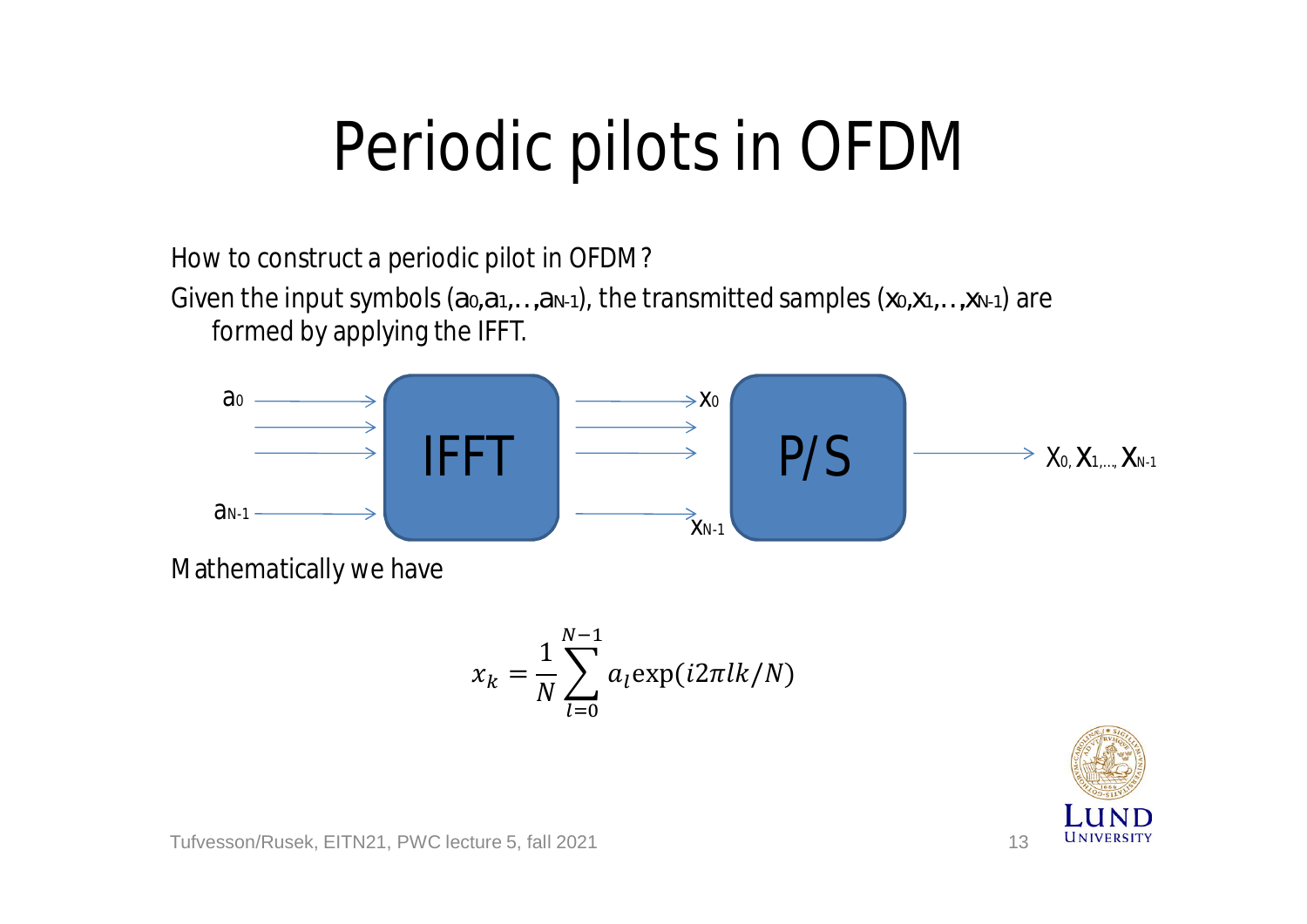Now suppose that every second input symbol equals 0, i.e.,

$$
a_{2k+1} = 0, \quad k = 0, 1, 2, \dots
$$

We get the OFDM symbol samples

$$
x_k = \sum_{l=0}^{N-1} a_l \exp(-i2\pi lk / N) = \sum_{even l} a_l \exp(-i2\pi lk / N)
$$

Now consider  $x_{k+N/2}$ 

$$
x_{k+N/2} = \sum_{even \ l} a_l \exp(-i2\pi l(k+N/2)/N) = \sum_{even \ l} a_l \exp(-i2\pi lk/N - il\pi)
$$

$$
= \sum_{even \, l} a_l \exp(-i2\pi lk / N) = x_k
$$

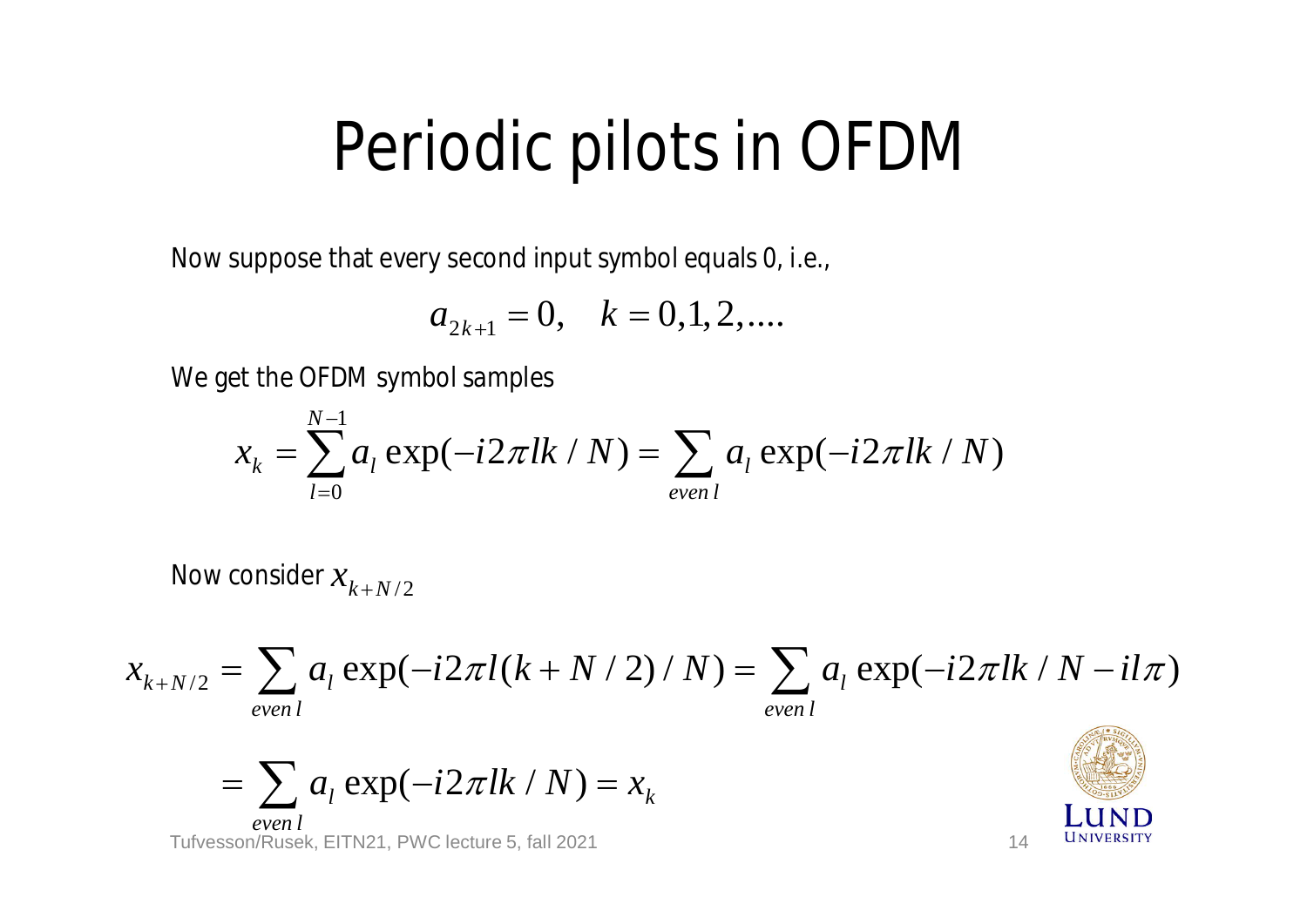Hence, the transmitted signal is periodic with period *N*/2.

In OFDM, the time between two outputs of the IFFT is short in comparison with the Channel.

But, the period of the pilots is *N*/2 such intervals, which is much longer than the duration of the channel (which is the key feature of OFDM)

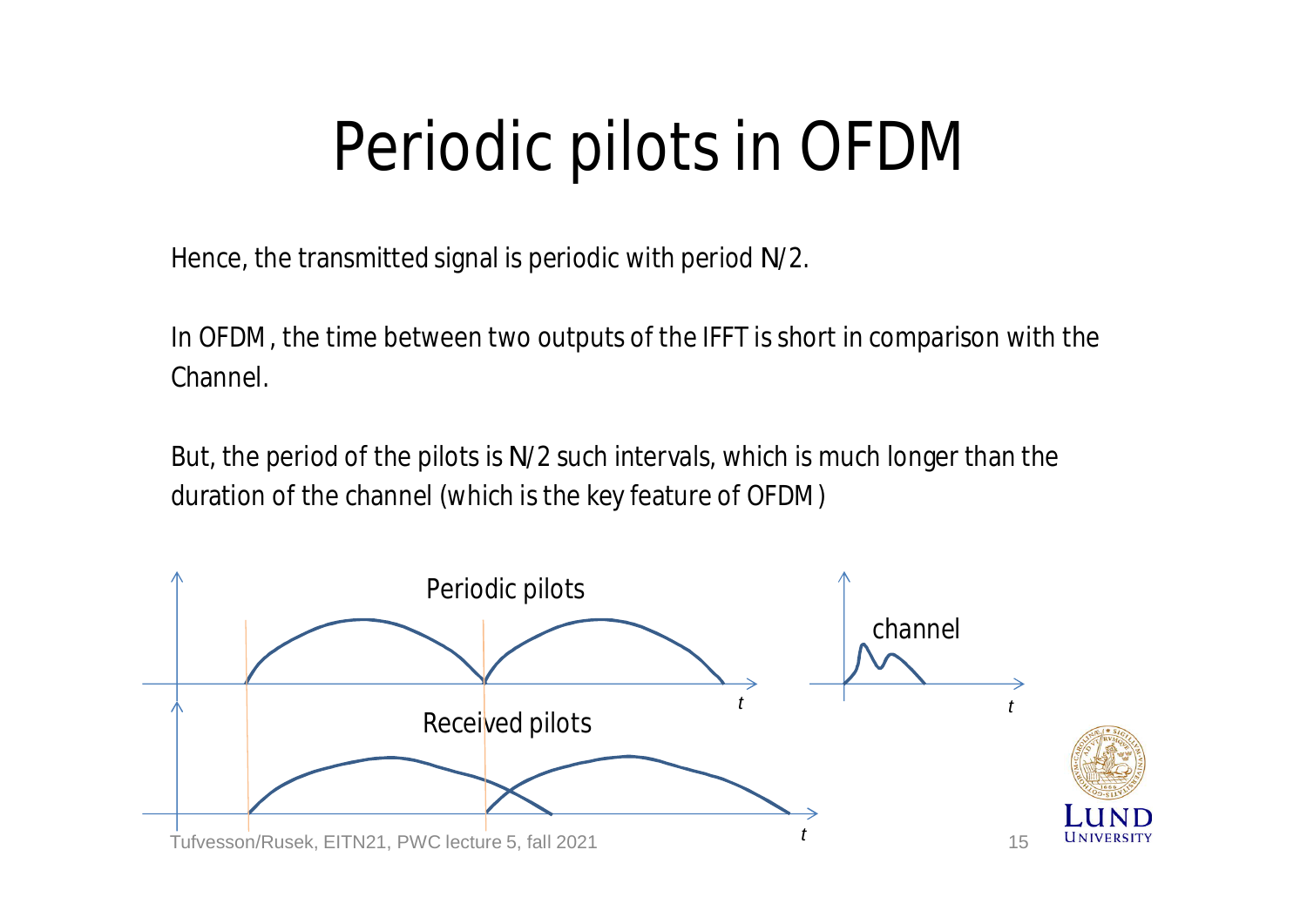Hence, the transmitted signal is periodic with period *N*/2.

In OFDM, the time between two outputs of the IFFT is short in comparison with the Channel.

But, the period of the pilots is *N*/2 such intervals, which is much longer than the duration of the channel (which is the key feature of OFDM)

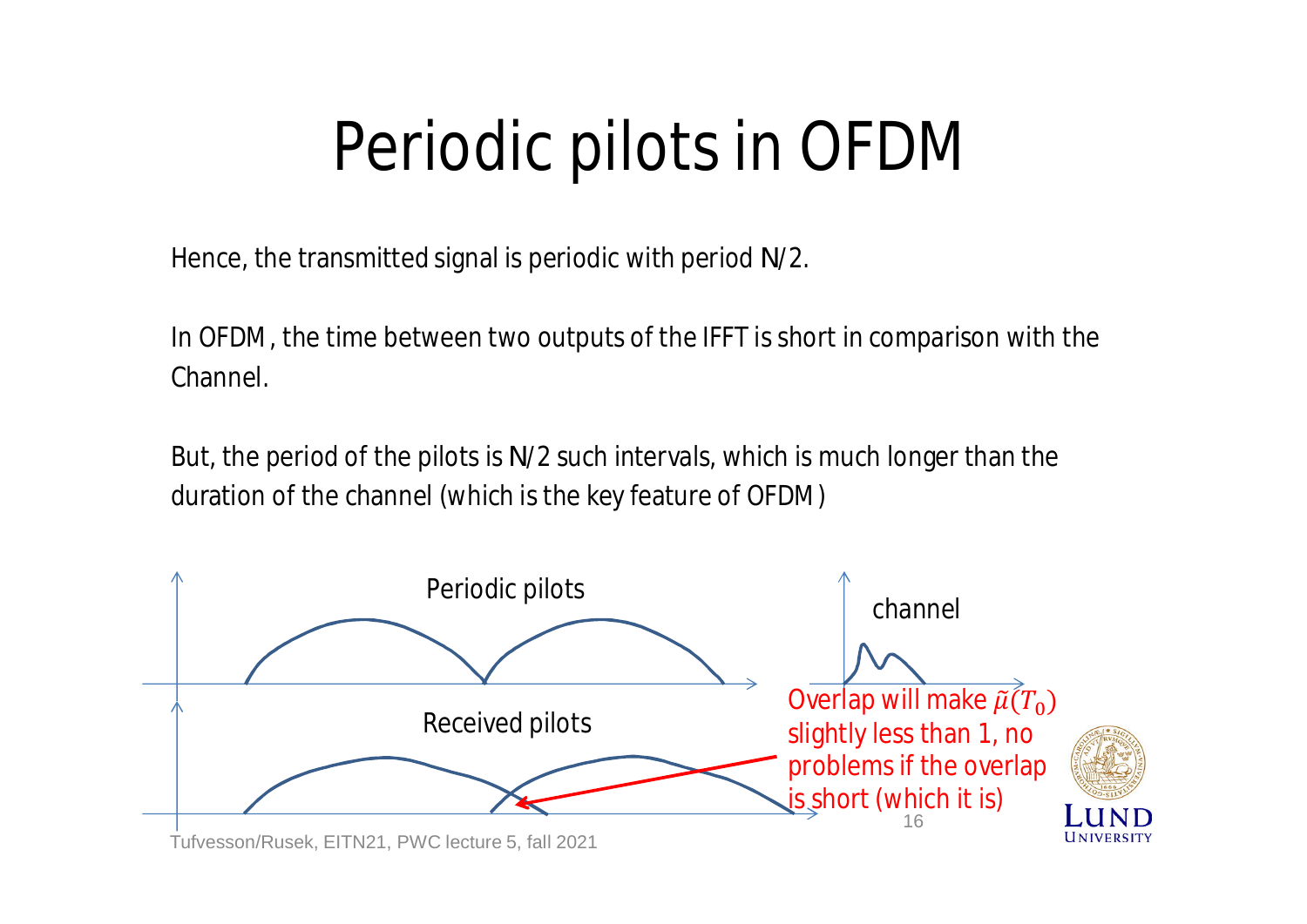Hence, the transmitted signal is periodic with period *N*/2.

In OFDM, the time between two outputs of the IFFT is short in comparison with the Channel.

But, the period of the pilots is *N*/2 such intervals, which is much longer than the duration of the channel (which is the key feature of OFDM)

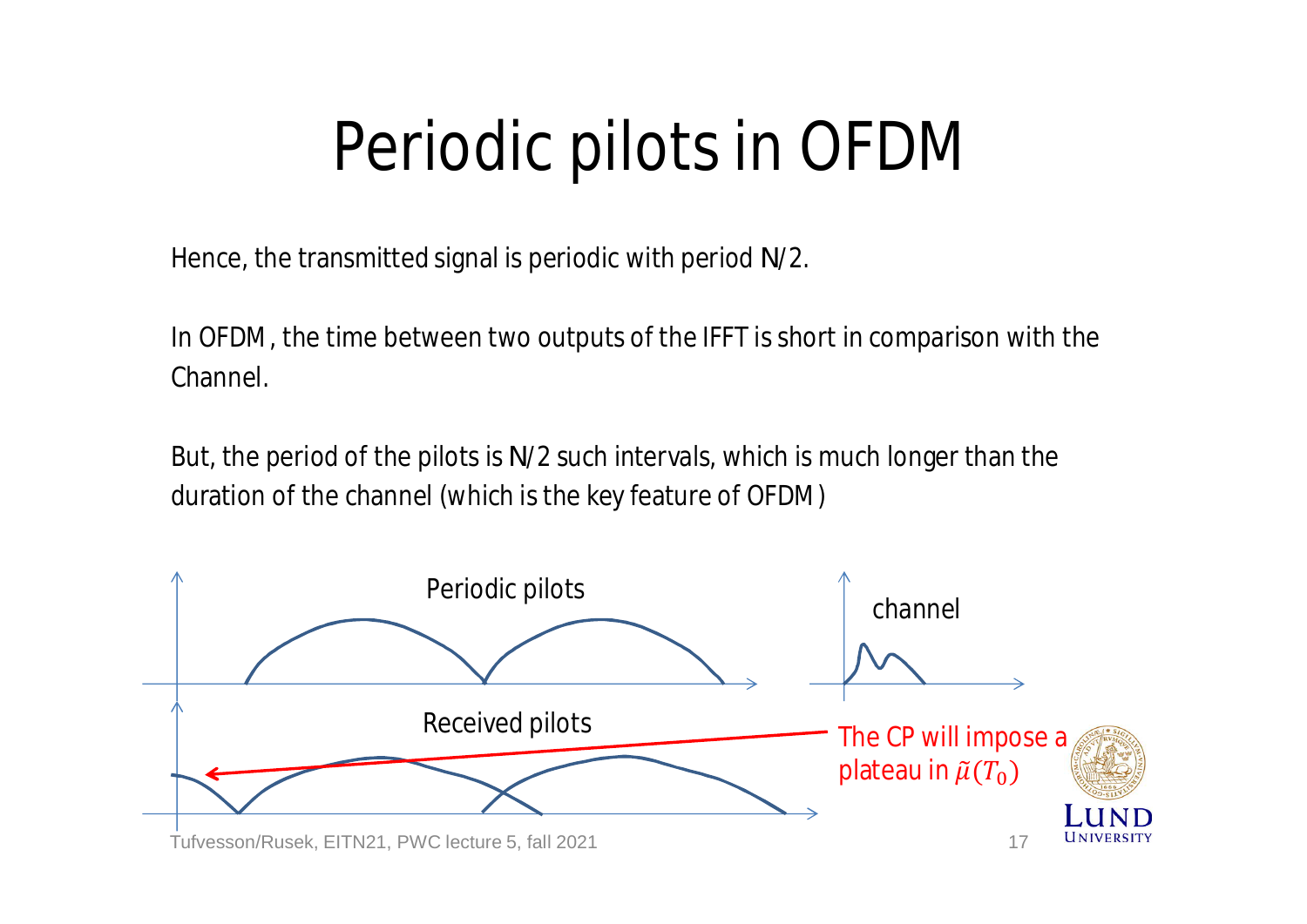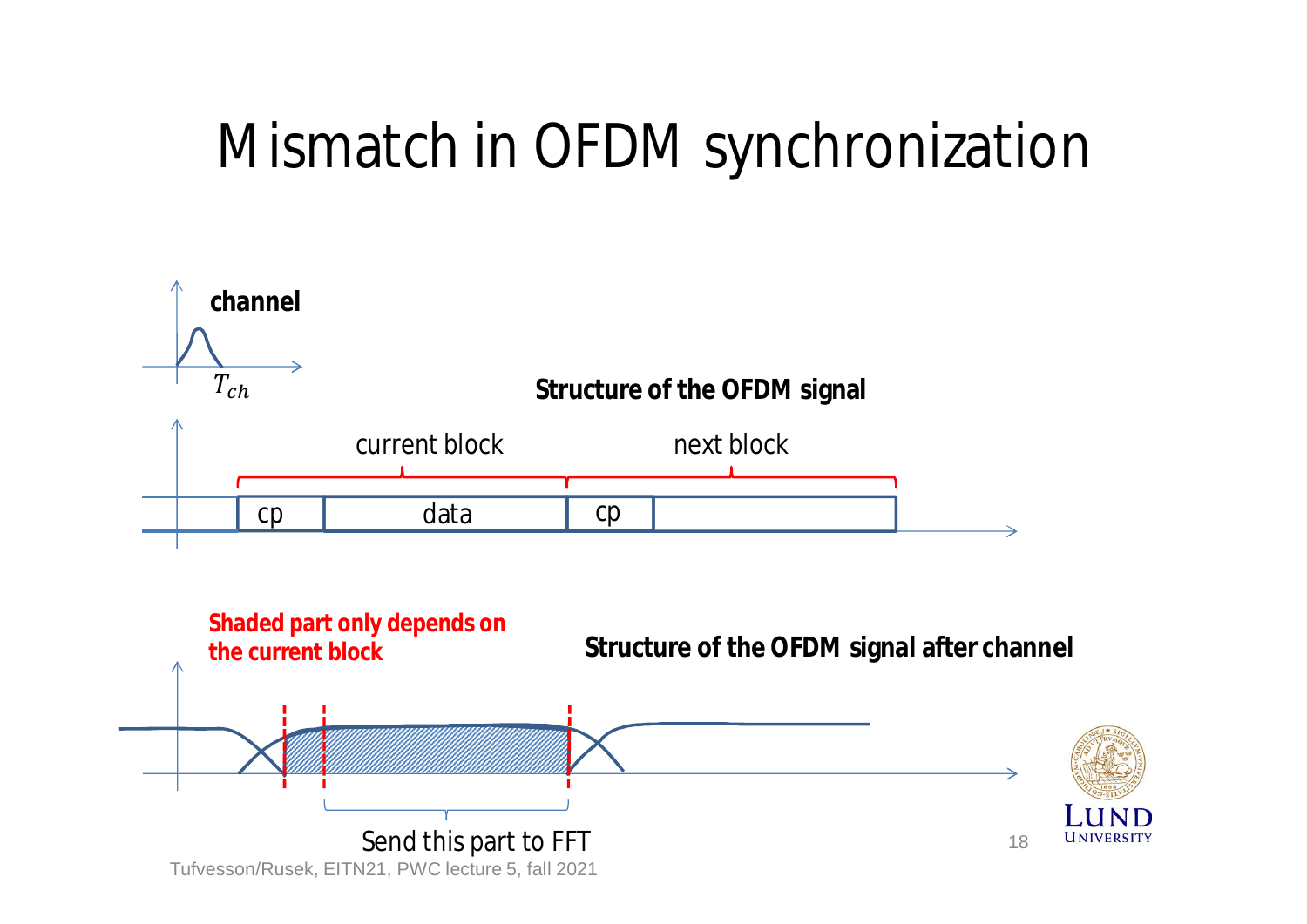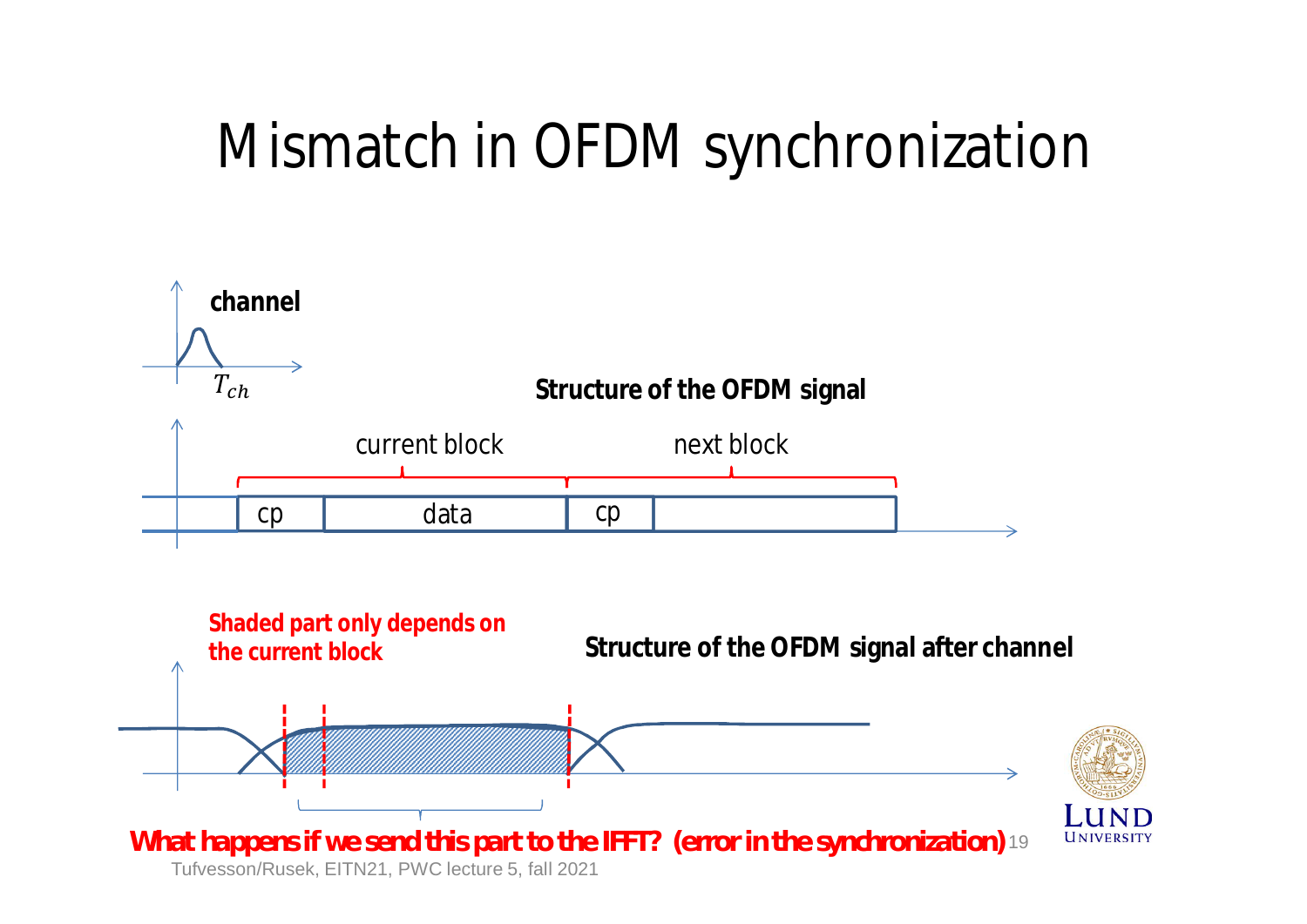**Example**: CP length=3. Channel memory=1 symbol

One transmitted block after IFFT and insertion of CP

$$
\left[\begin{array}{cccccc|c} X_{N-3} & X_{N-2} & X_{N-1} & X_0 & X_1 & X_2 & \ldots & X_{N-3} & X_{N-2} & X_{N-1}\end{array}\right]
$$

Received block after convolution with channel

$$
\left[\begin{array}{ccc|ccc}r_{-3} & r_{-2} & r_{-1} & r_{0} & r_{1} & r_{2} & \ldots & r_{N-3} & r_{N-2} & r_{N-1}\end{array}\right]
$$

![](_page_19_Figure_6.jpeg)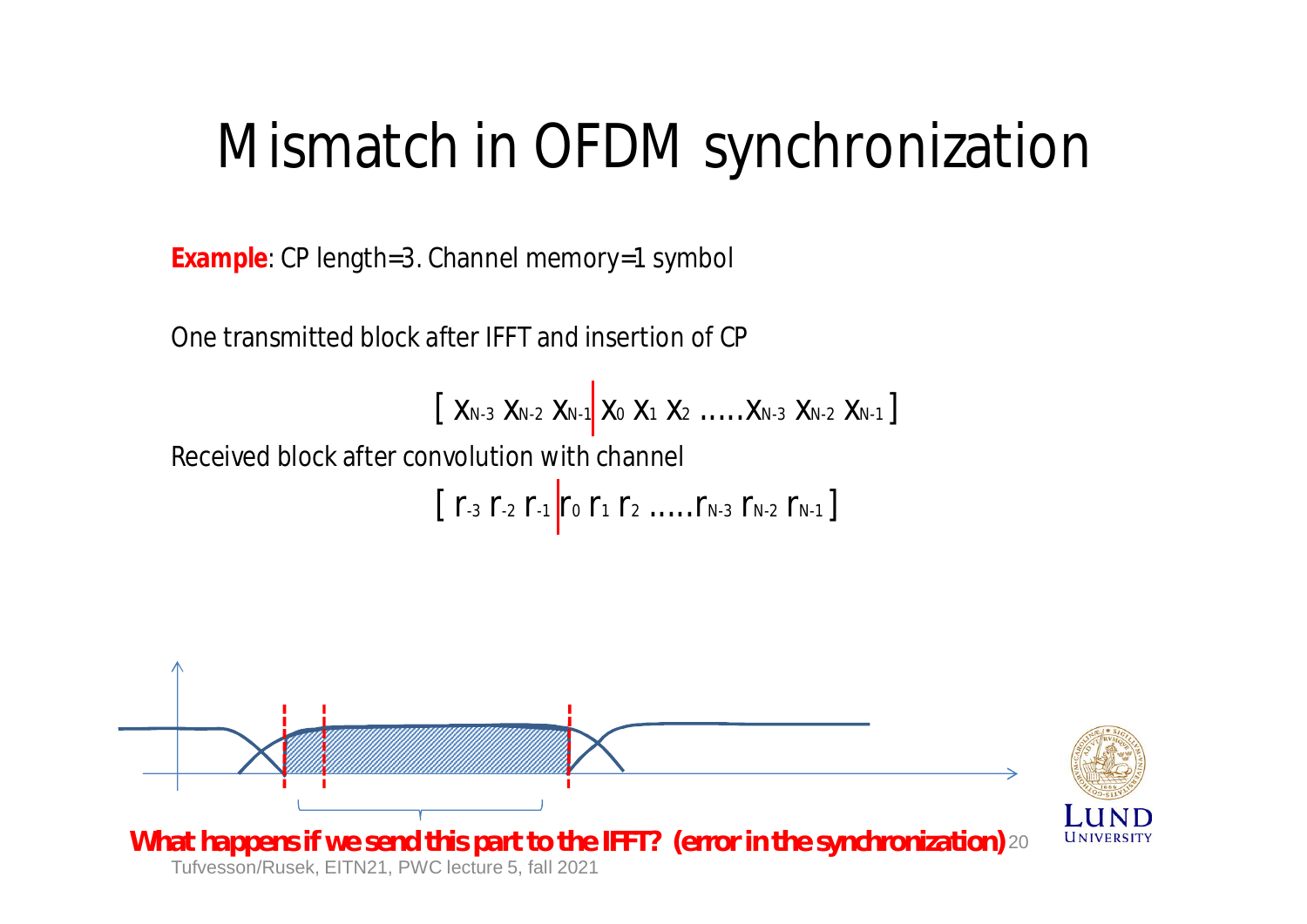**Example**: CP length=3. Channel memory=1 symbol

One transmitted block after IFFT and insertion of CP

![](_page_20_Figure_3.jpeg)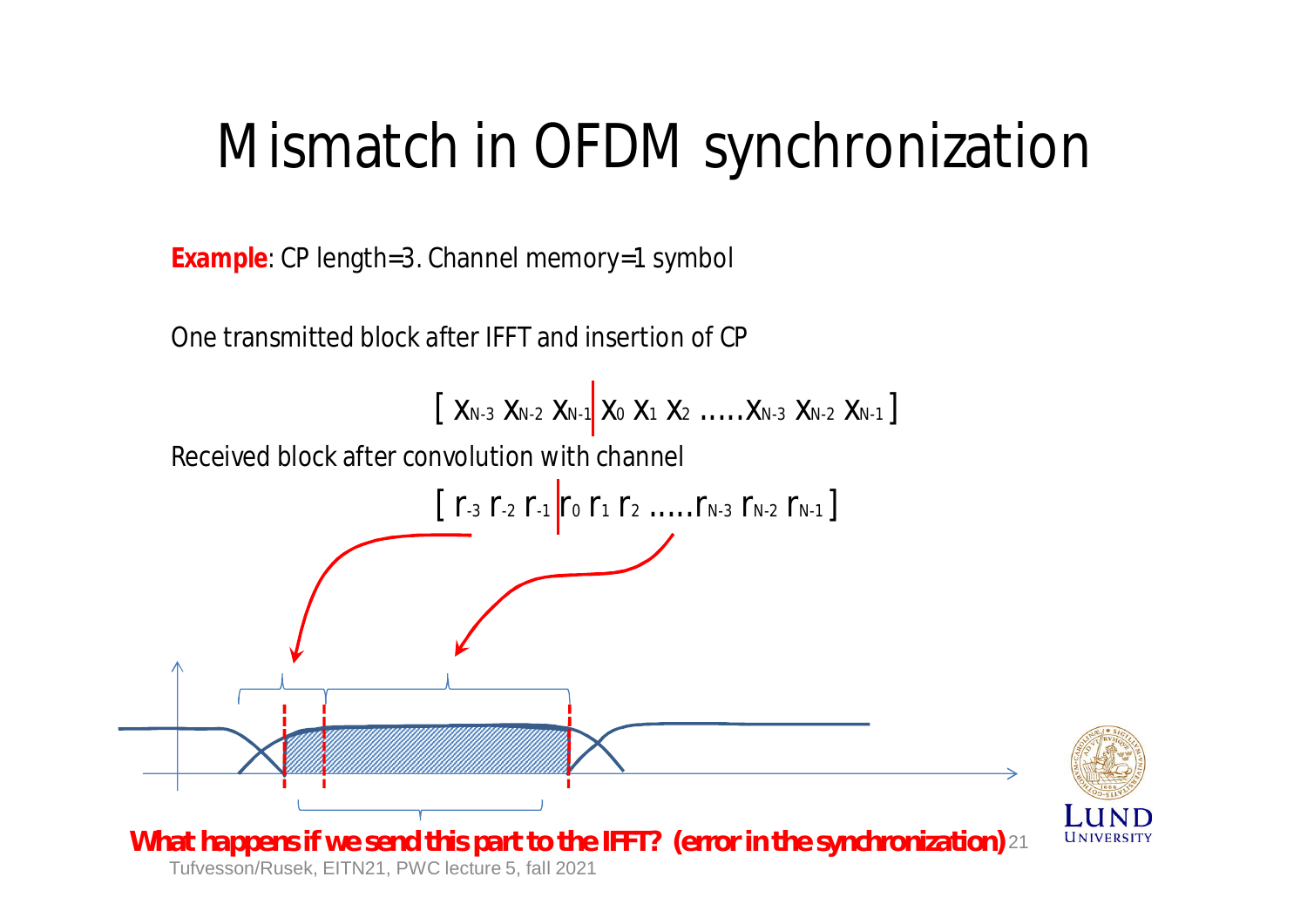**Example**: CP length=3. Channel memory=1 symbol, **h**=[h<sup>0</sup> h1]

One transmitted block after IFFT and insertion of CP

$$
\left[\begin{array}{cccccc|c} X_{N-3} & X_{N-2} & X_{N-1} & X_0 & X_1 & X_2 & \ldots & X_{N-3} & X_{N-2} & X_{N-1}\end{array}\right]
$$

Received block after convolution with channel

$$
\left[\begin{array}{ccc|ccc}r_{-3} & r_{-2} & r_{-1} & r_{0} & r_{1} & r_{2} & \ldots & r_{N-3} & r_{N-2} & r_{N-1}\end{array}\right]
$$

$$
r_{N-1} = h_0 x_{N-1} + h_1 x_{N-2} = r_{-1}
$$

$$
r_{N-2} = h_0 x_{N-2} + h_1 x_{N-3} = r_{-2}
$$
\n\nWhat happens if we send this part to the IFFT? (error in the synchronization)

\n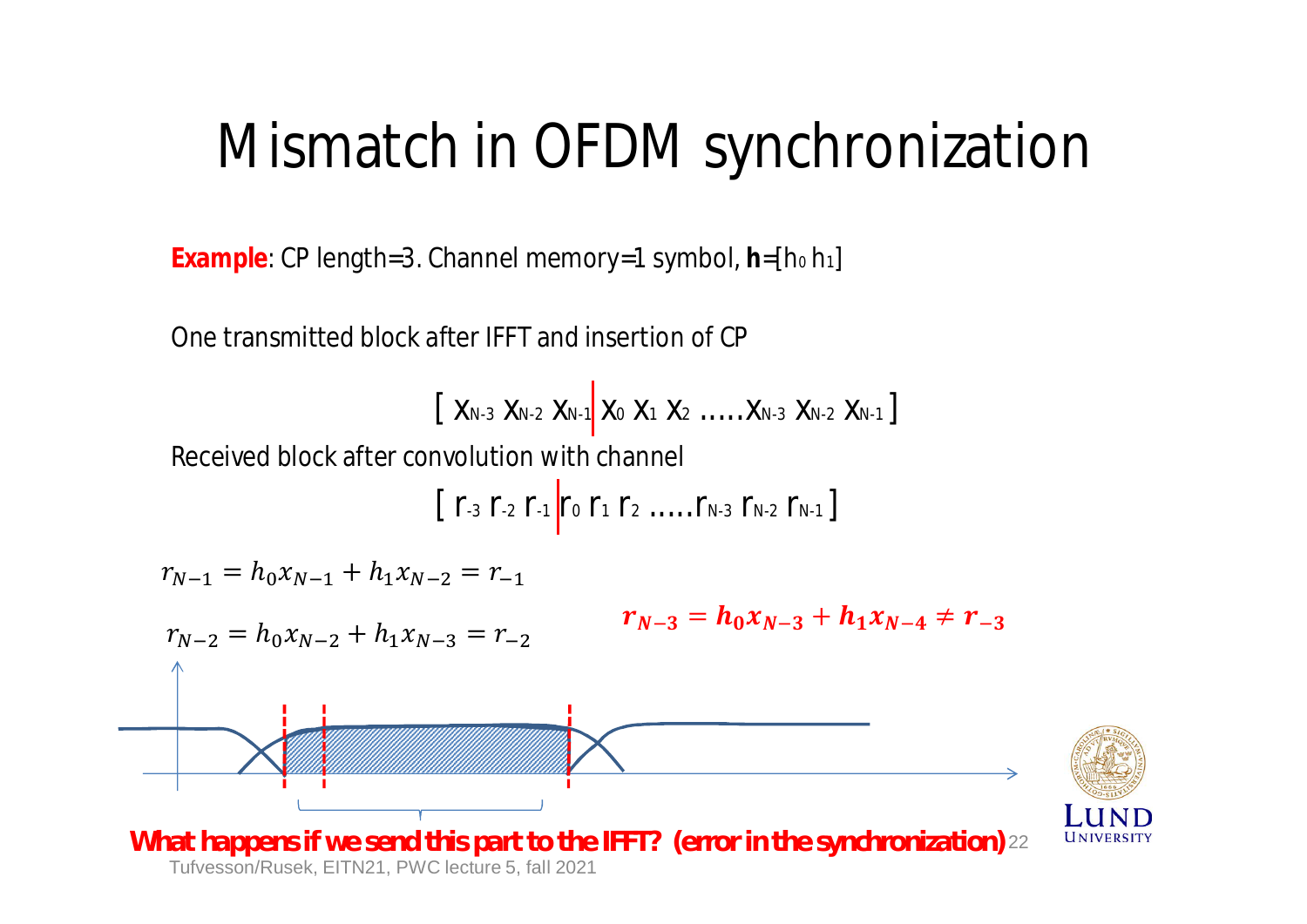**Example**: CP length=3. Channel memory=1 symbol, **h**=[h<sup>0</sup> h1]

One transmitted block after IFFT and insertion of CP

$$
\left[\begin{array}{cccccc|c} X_{N-3} & X_{N-2} & X_{N-1} & X_0 & X_1 & X_2 & \ldots & X_{N-3} & X_{N-2} & X_{N-1}\end{array}\right]
$$

Received block after convolution with channel

$$
\left[\begin{array}{ccc|ccc}r_{-3} & r_{-2} & r_{-1} & r_{0} & r_{1} & r_{2} & \ldots & r_{N-3} & r_{N-2} & r_{N-1}\end{array}\right]
$$

$$
r_{N-1} = h_0 x_{N-1} + h_1 x_{N-2} = r_{-1}
$$

$$
r_{N-2} = h_0 x_{N-2} + h_1 x_{N-3} = r_{-2}
$$

$$
r_{N-3}=h_0x_{N-3}+h_1x_{N-4}\neq r_{-3}
$$

 $\left[ \Gamma_{N-2} \Gamma_{N-1} \right]$   $\Gamma_0 \Gamma_1 \Gamma_2 \dots \Gamma_{N-3} \Gamma_{N-2} \Gamma_{N-1} \right]$ So, the last 2 samples of the received block are *cyclic*

![](_page_22_Picture_10.jpeg)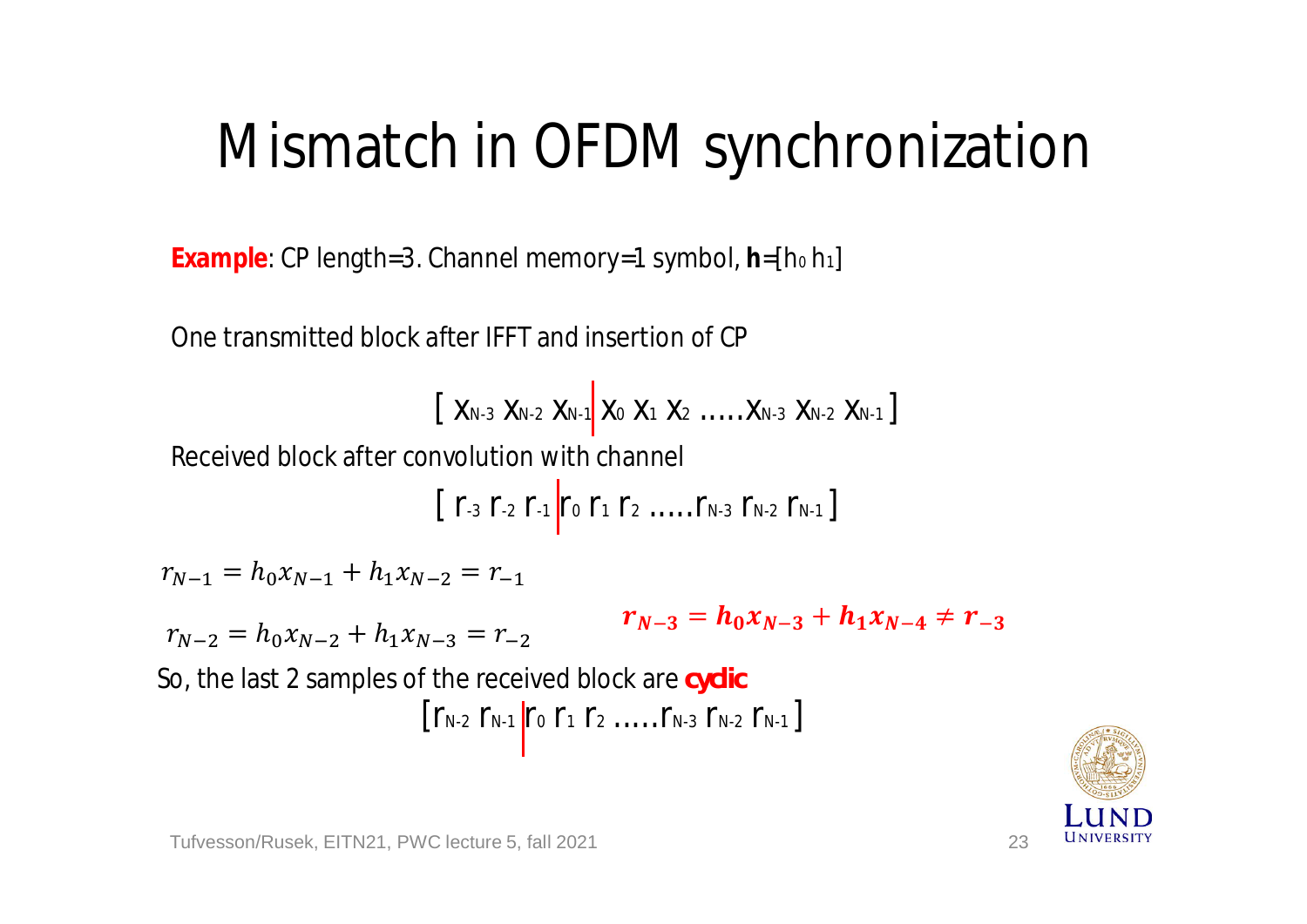**Example**: CP length=3. Channel memory=1 symbol, **h**=[h<sup>0</sup> h1]  $[r_{N-2} r_{N-1} r_0 r_1 r_2 ... r_{N-3} r_{N-2} r_{N-1}]$ 

Let  $r[n] = [r_0 r_1 r_2 ... r_{N-3} r_{N-2} r_{N-1}]$  be the ideal symbols to be sent to the FFT

Let r<sub>s</sub>[n] =[r<sub>N-s</sub> ...r<sub>N-1</sub> r<sub>0</sub> r<sub>1</sub> r<sub>2</sub> .....r<sub>N-s-1</sub>] be the symbols sent to the FFT if there is *s* symbols synchronization error

$$
r_{\rm s}[n] = r[(n - s) \mod N]
$$

**Take the FFT of rs[n]**

$$
r_s[n] = r[(n - s)mod N] \underset{FFT}{\longleftrightarrow} R_s(k) = R(k) \exp\left(-\frac{j2\pi sk}{N}\right), k = 0 \dots N - 1
$$
  
So the output of the FFT can be written as  

$$
R_s(k) = a_k H_k \exp\left(-\frac{j2\pi sk}{N}\right) \text{ or } H_k \exp\left(-\frac{j2\pi sk}{N}\right)
$$

**IINIVERSITY**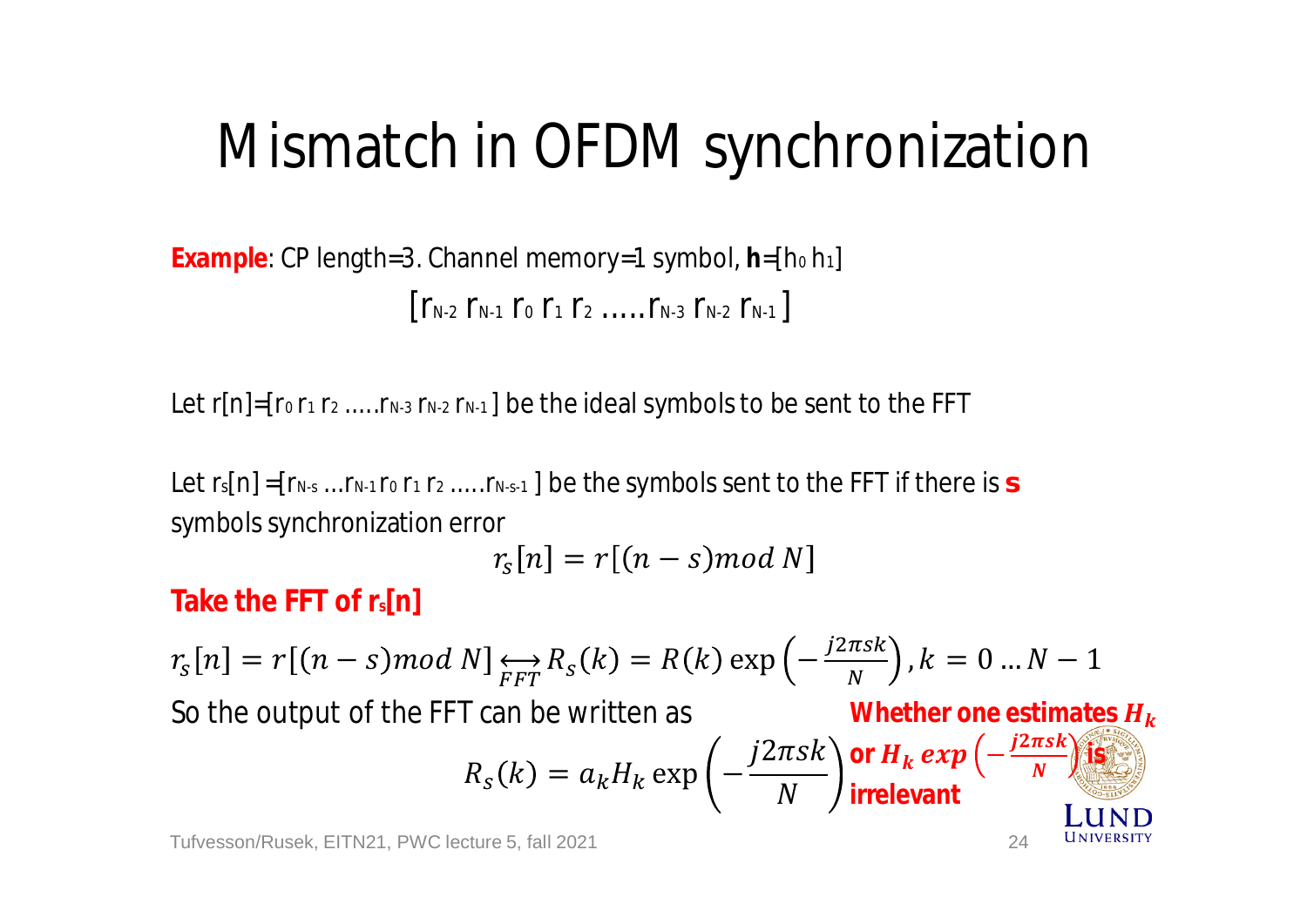## Summary: Mismatch in OFDM synchronization

- If you estimate the start of the OFDM block to be later than what it really is, there will be problems as parts of the data is lost
- If you estimate the start earlier than what it ireally is, there will be no problems if the mismatch *s* is smaller than the CP-duration minus the length of the channel

![](_page_24_Picture_3.jpeg)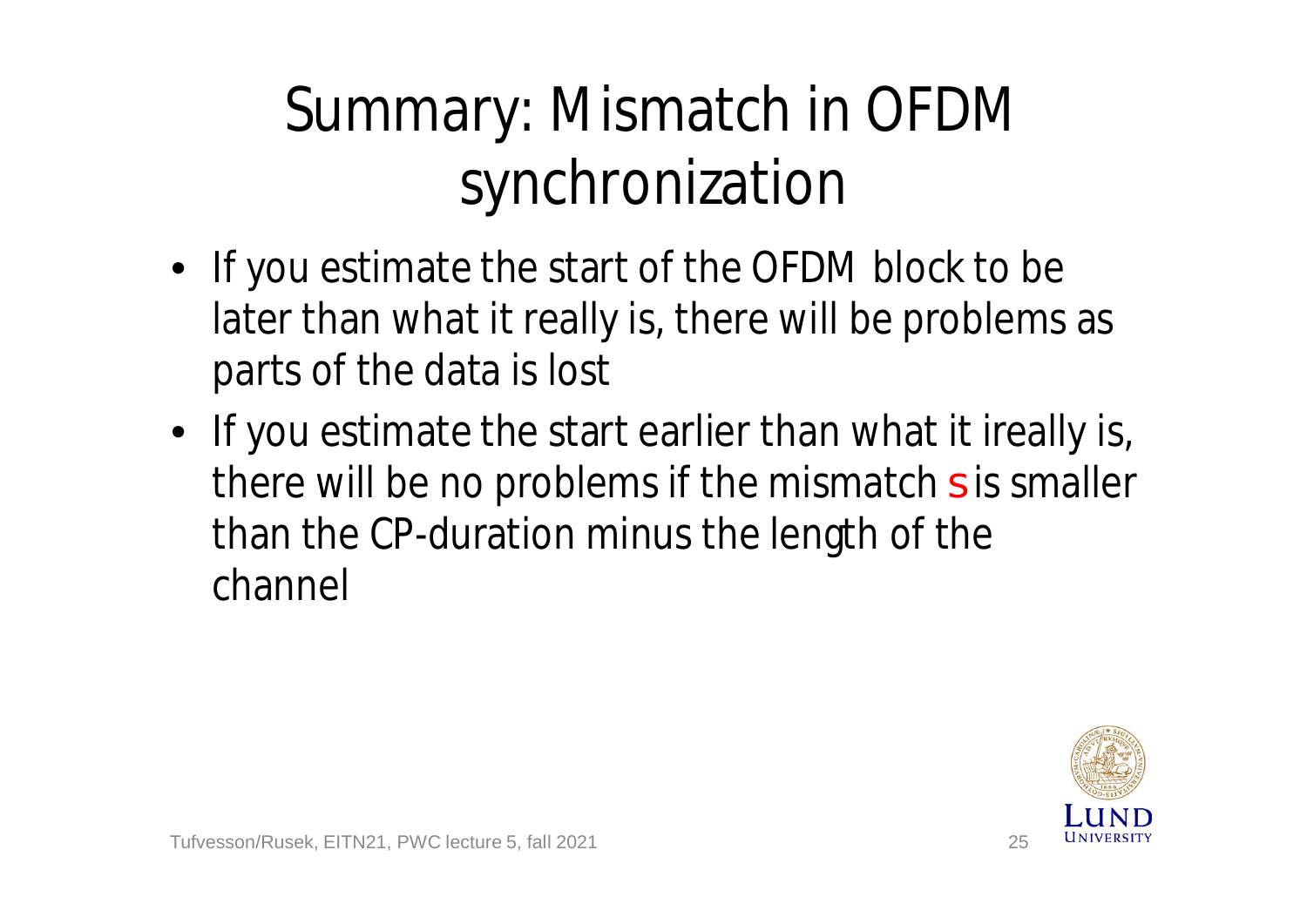## A little coding: Binary symmetric channels

The Tx-Rx chain

Channel inputs -> pulse shaping -> carrier modulation -> channel -> carrier demodulation -> synchronization -> matched filter -> sampling -> bit decision

Can be modeled with the binary symmetric channel (BSC) model

![](_page_25_Figure_4.jpeg)

A bit is erroneously decoded with probability ε

![](_page_25_Picture_6.jpeg)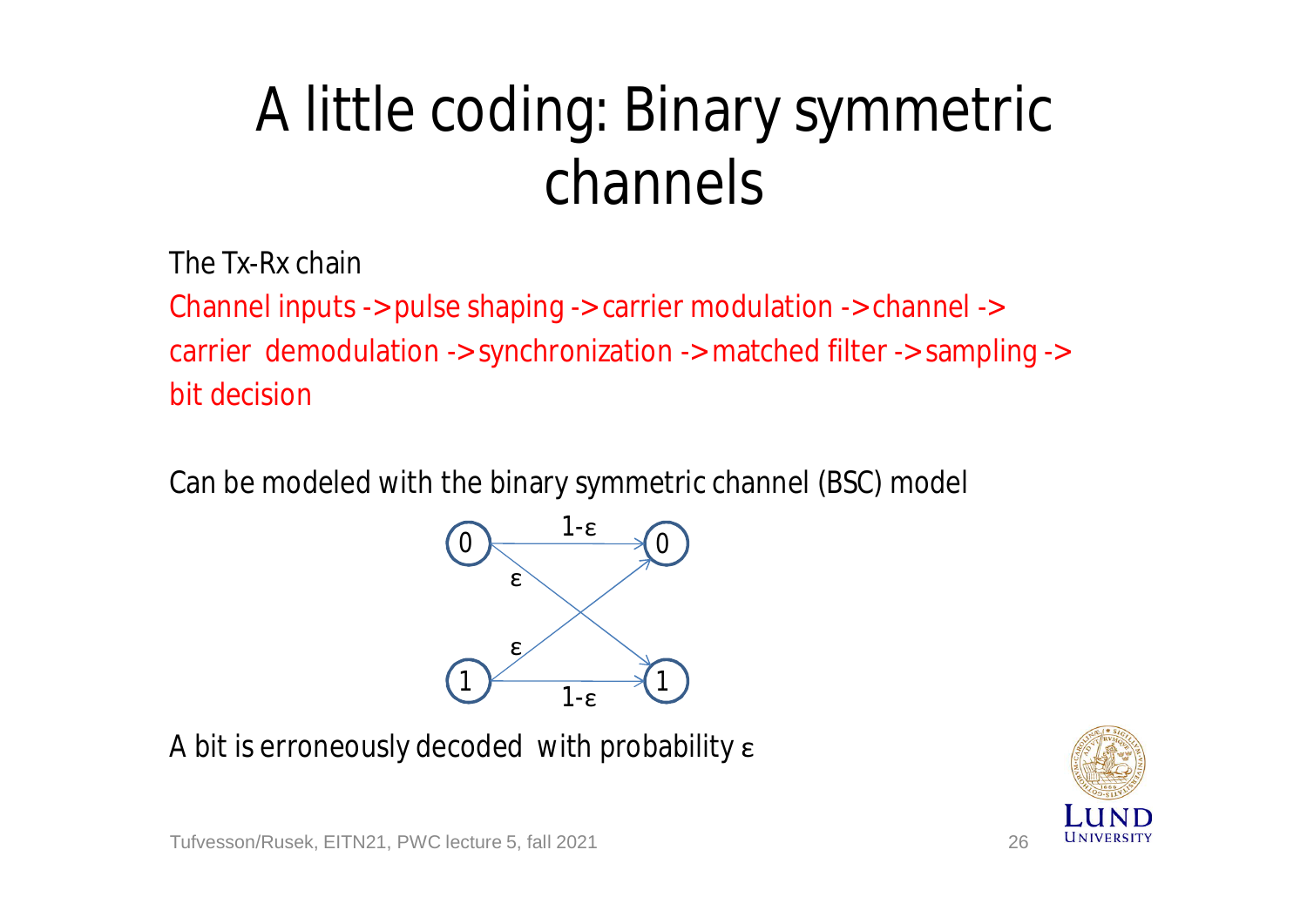## Coded Transmission

If the transmitted bits are not protected, a fraction  $\varepsilon$  will be incorrectly decoded. The probability ε may be large, which jeopardize the system.

What is the simplest possible countermeasure? In my opinion, it is to send each data symbol twice.

![](_page_26_Figure_3.jpeg)

Must be at least of length 3:

 $0 \mid 000$ 1 111 Data symbol | Transmitted symbols Tufvesson/Rusek, EITN21, PWC lecture 5, fall 2021 27

![](_page_26_Picture_6.jpeg)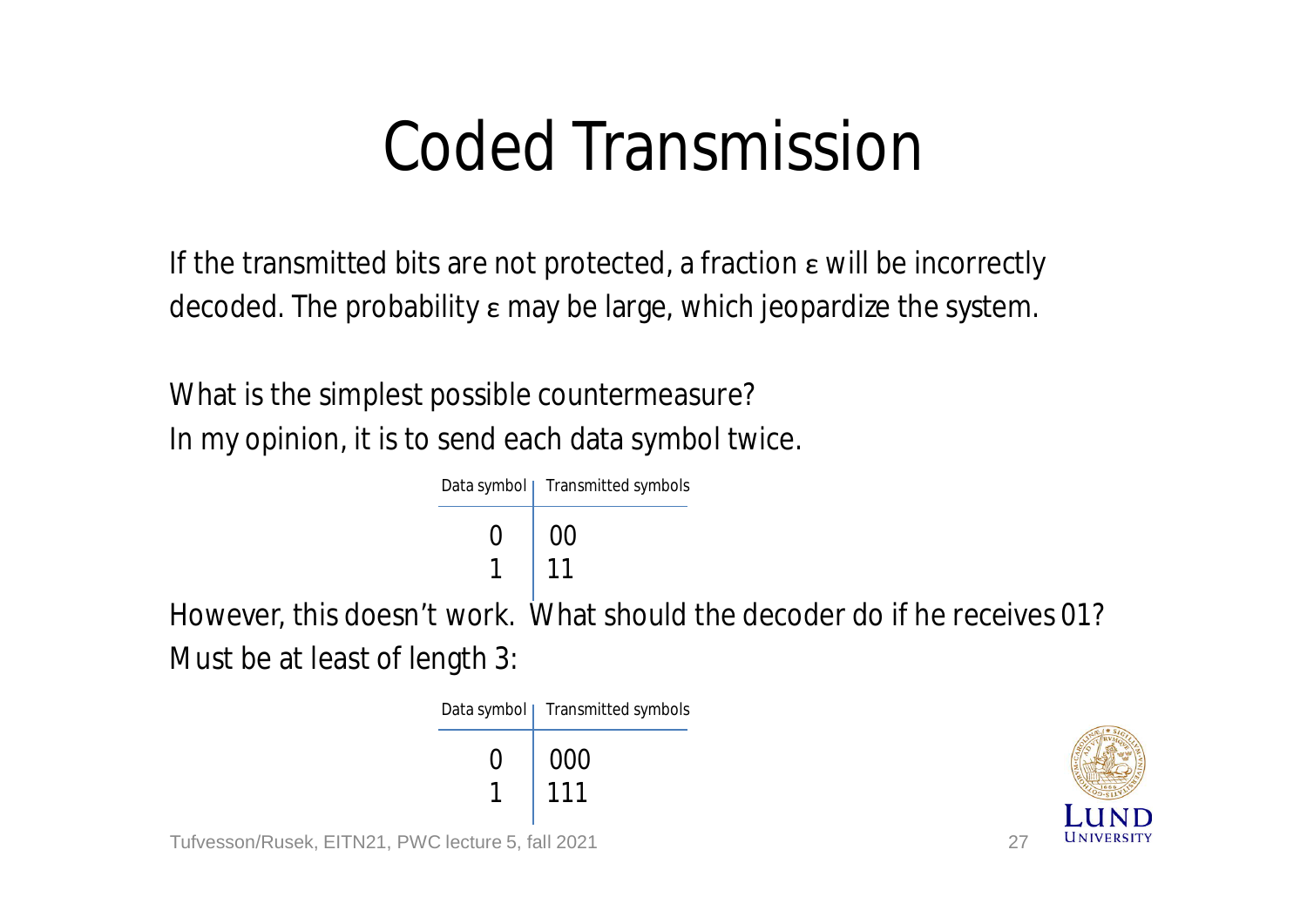## Repetition codes

This is examples of repetition codes of rate R=1/n, n being the number of transmitted symbols per information symbol, i.e. n=2 and 3 on the last slide. Obviously, repetition codes are not very efficient. But they are simple enough so that exact expressions for the bit error rate can be derived. This shows that coding does indeed improve system performance.

With n=3, what is the probability that the receiver decodes incorrectly? Say that 0 is transmitted, we get

| Received | decoded          | correct |
|----------|------------------|---------|
| 000      | $\left( \right)$ | Yes     |
| 001      | 0                | Yes     |
| 010      | 0                | Yes     |
| 011      | 1                | No      |
| 100      | $\left( \right)$ | Yes     |
| 101      | 1                | No      |
| 110      |                  | No      |
| 111      |                  | No      |

![](_page_27_Picture_4.jpeg)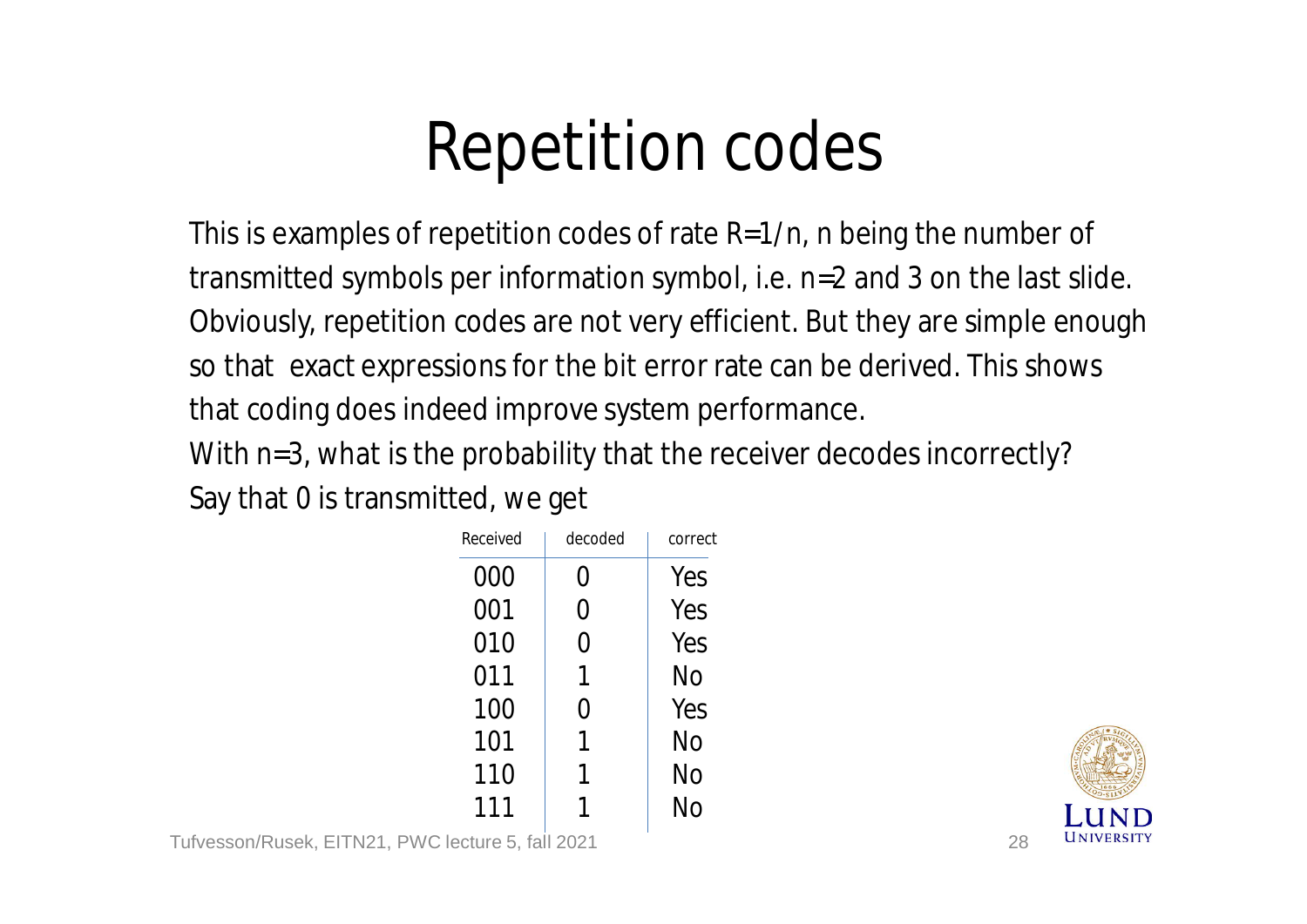### Repetition codes

Hence, we decode correctly if and only if there are less than two errors on the channel.

$$
Pr((\hat{u} \neq u)) = Pr((2 \text{ or } 3 \text{ errors on channel})) = 3\varepsilon^{2}(1-\varepsilon) + \varepsilon^{3}
$$

$$
= 3\varepsilon^{2} - 2\varepsilon^{3} \approx 3\varepsilon^{2}
$$

Now put in some numbers: Say that  $\varepsilon$ =.001, then the error probability is reduced down to .000003. This is a significant improvement of the system reliability!

However, the code rate, definied as the number of information bits per code bit is R=1/3. Can we do better?

#### Yes, with convolutional codes!

![](_page_28_Picture_6.jpeg)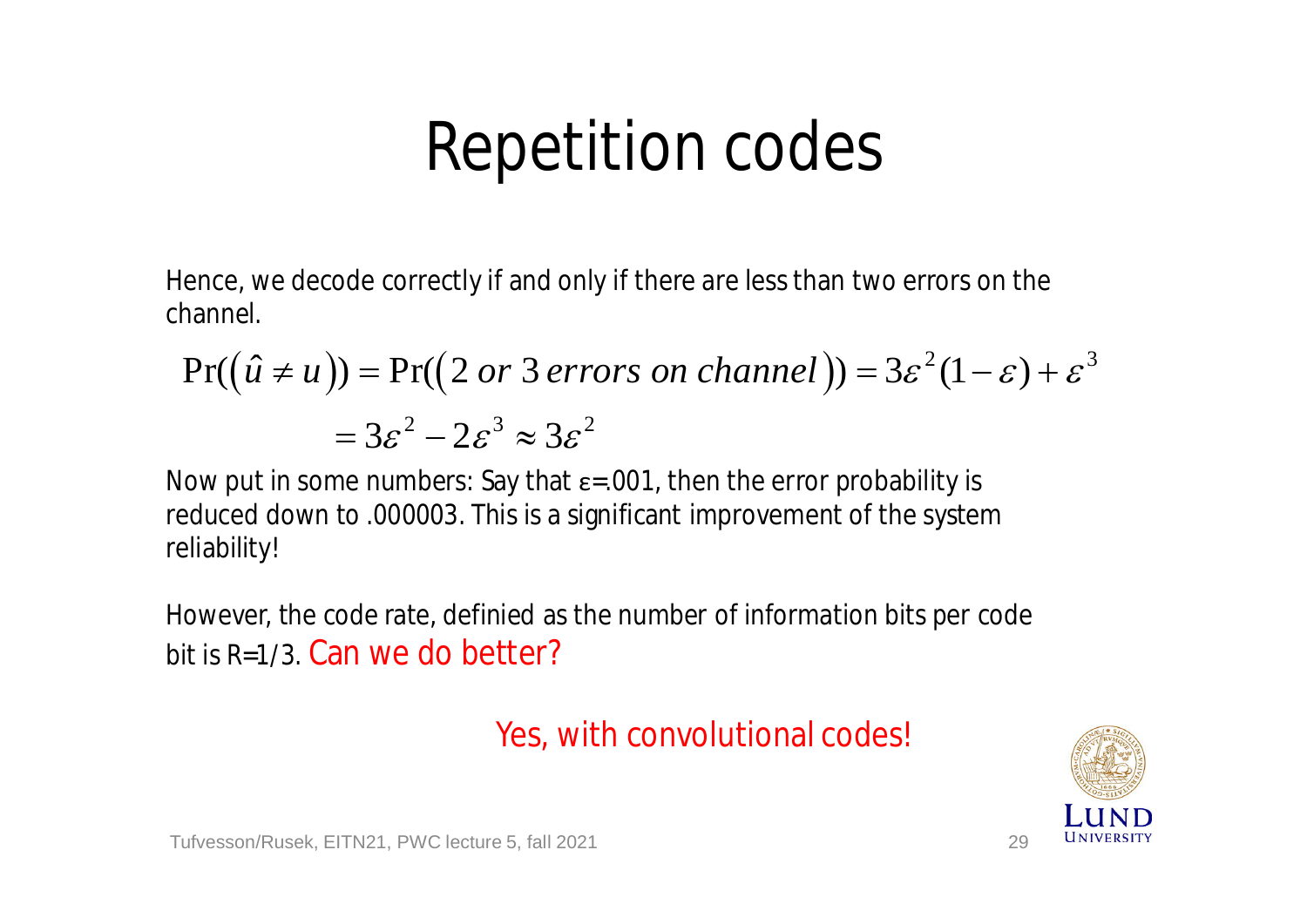## Convolutional Codes

We only look at rate R=1/2 codes, i.e. two outputs per information bit.

The structure of a convolutional code is

![](_page_29_Figure_3.jpeg)

Two parameters (except for the rate R) specify the code completely: The constraint length  $v=$  # D-elements +1 Code generators: Specification of the connections

![](_page_29_Picture_5.jpeg)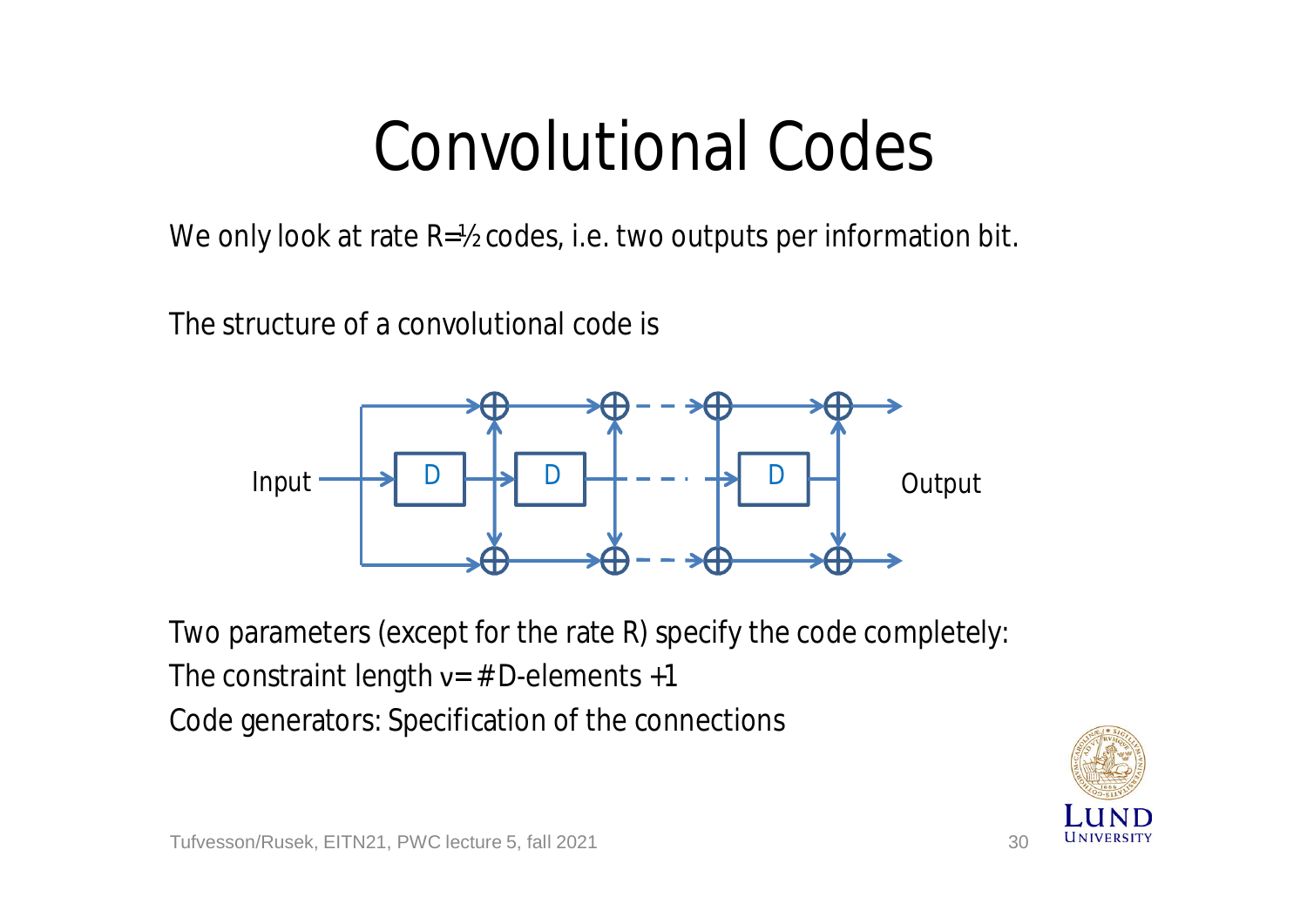#### Code Generators

Not all connections may be activated:

![](_page_30_Figure_2.jpeg)

How should we give this machine a name?

Represent an activated/deactivated connections with 1/0

In the example above we get (from left to right): 1111

In the bottom we get: 1011

This is represented in octal notation, and we pad with zeros from the left in order to get a multiple of 3

![](_page_30_Figure_8.jpeg)

And the name is (17,13), with constraint length 4

![](_page_30_Picture_10.jpeg)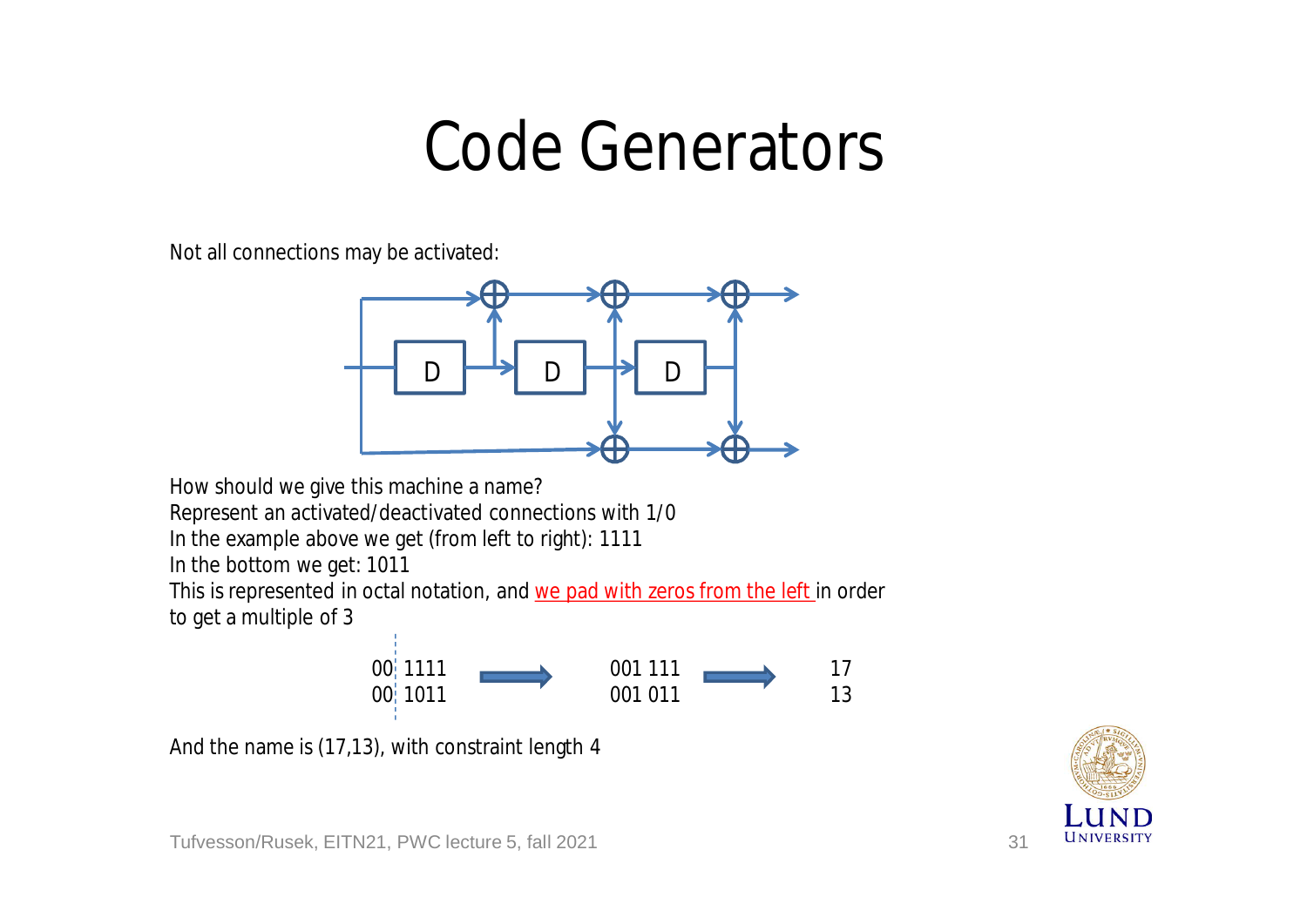# The (7,5) code

This has the name (7,5), constraint length 3 code

![](_page_31_Figure_2.jpeg)

This is one of the most researched codes that exists.

![](_page_31_Picture_4.jpeg)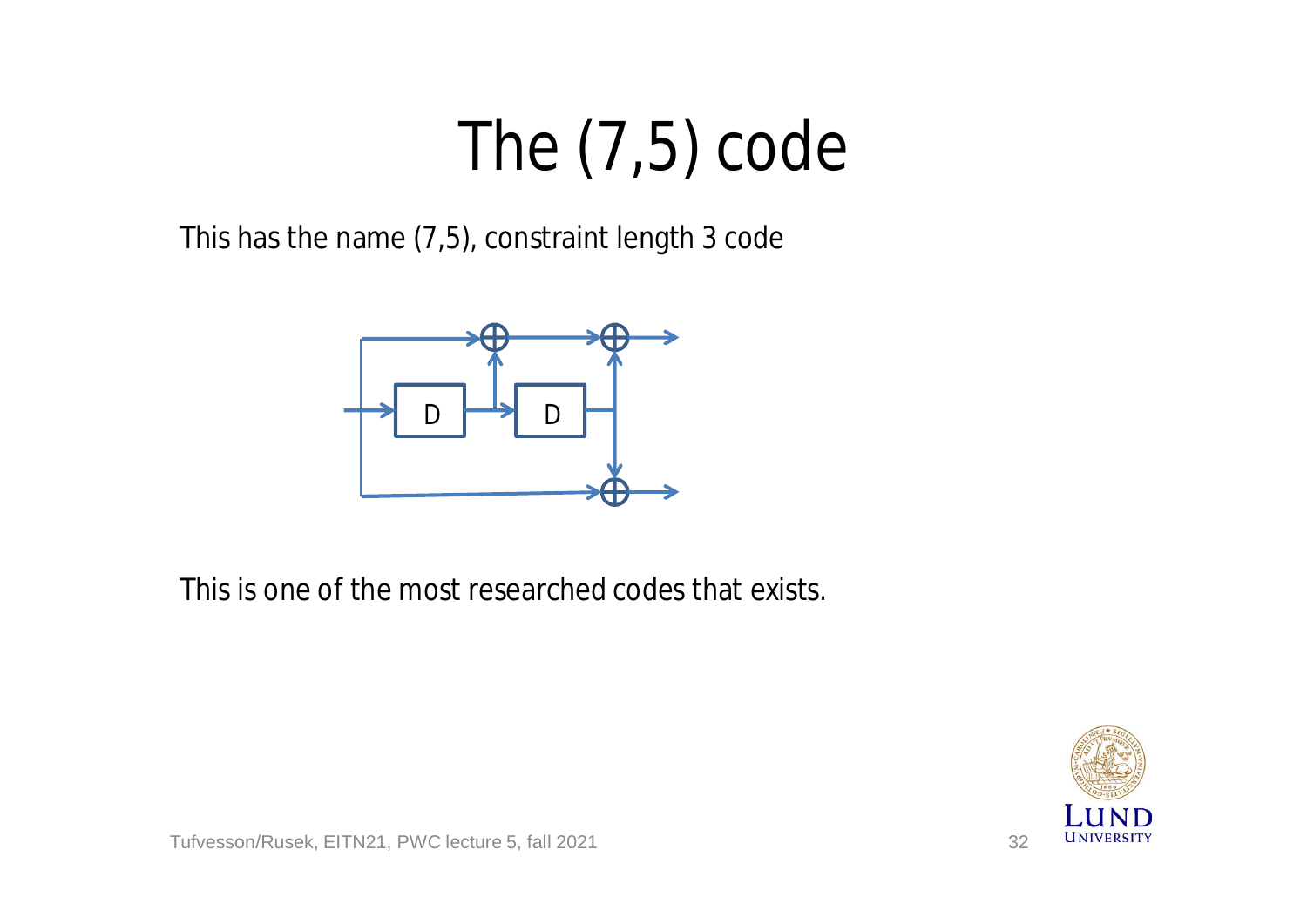#### Conventions

At the beginning of the encoding, it is assumed that the content in all the D-elements is 0.

It is also assumed that when all bits have been encoded, then the content of all the D-elements should be 0. This is achieved by concatenating ν-1 zeros at the end of information block.

If the data bits 010010110 …….100100 are to be transmitted by a v=6 code, then one appends 5 zeros at the end so that the transmitted bits become 010010110 …….100100 00000

![](_page_32_Picture_4.jpeg)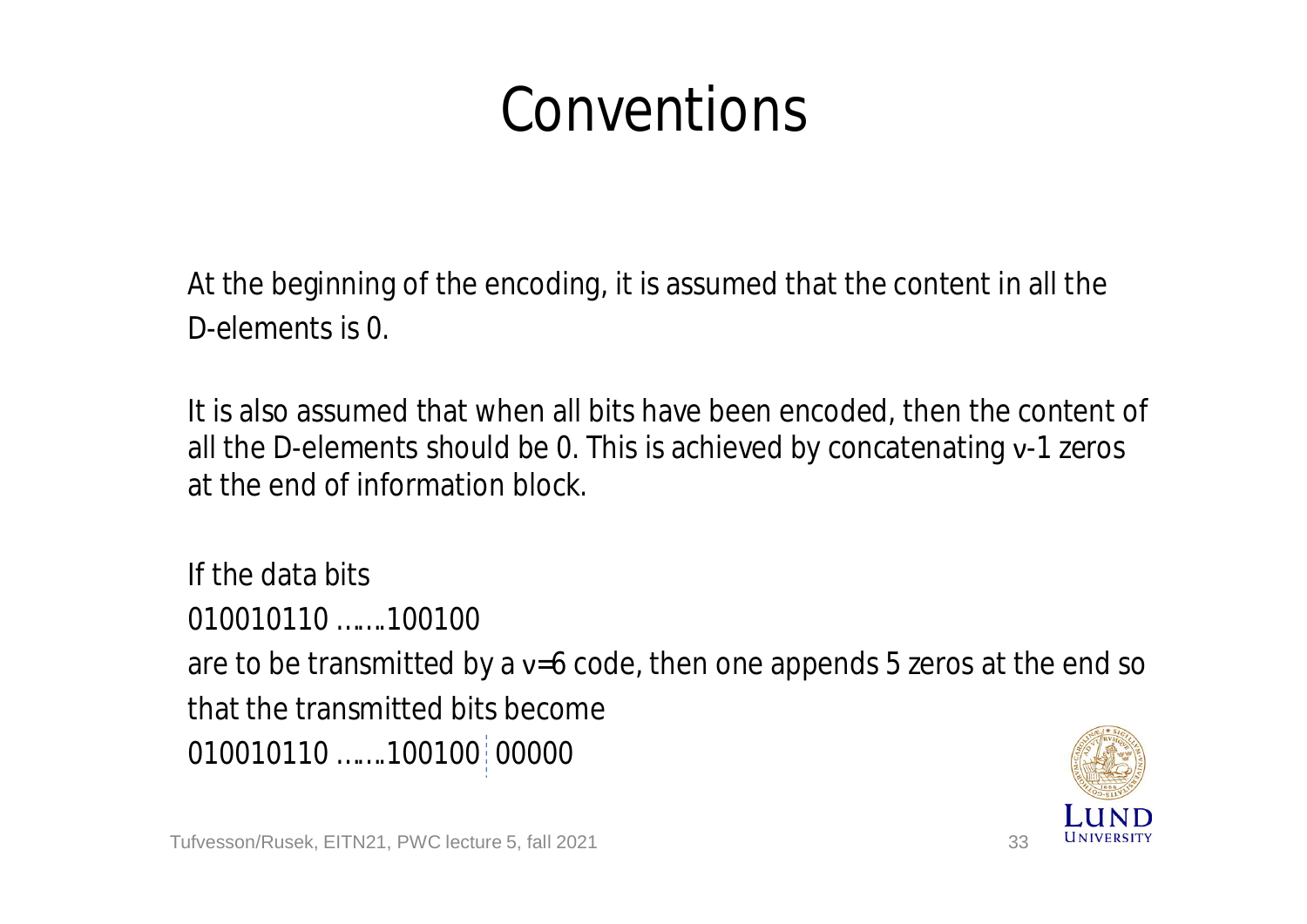# Error probability

To derive the error probability of a convolutional code is much tougher than for a repetition code.

But the performance is very good.

A convolutional code with R=1/2 and with constraint length 3-6, is much better than the R=1/3 repetition code.

Decoding is done via the Viterbi Algorithm: complexity is exponential in the constraint length

![](_page_33_Picture_5.jpeg)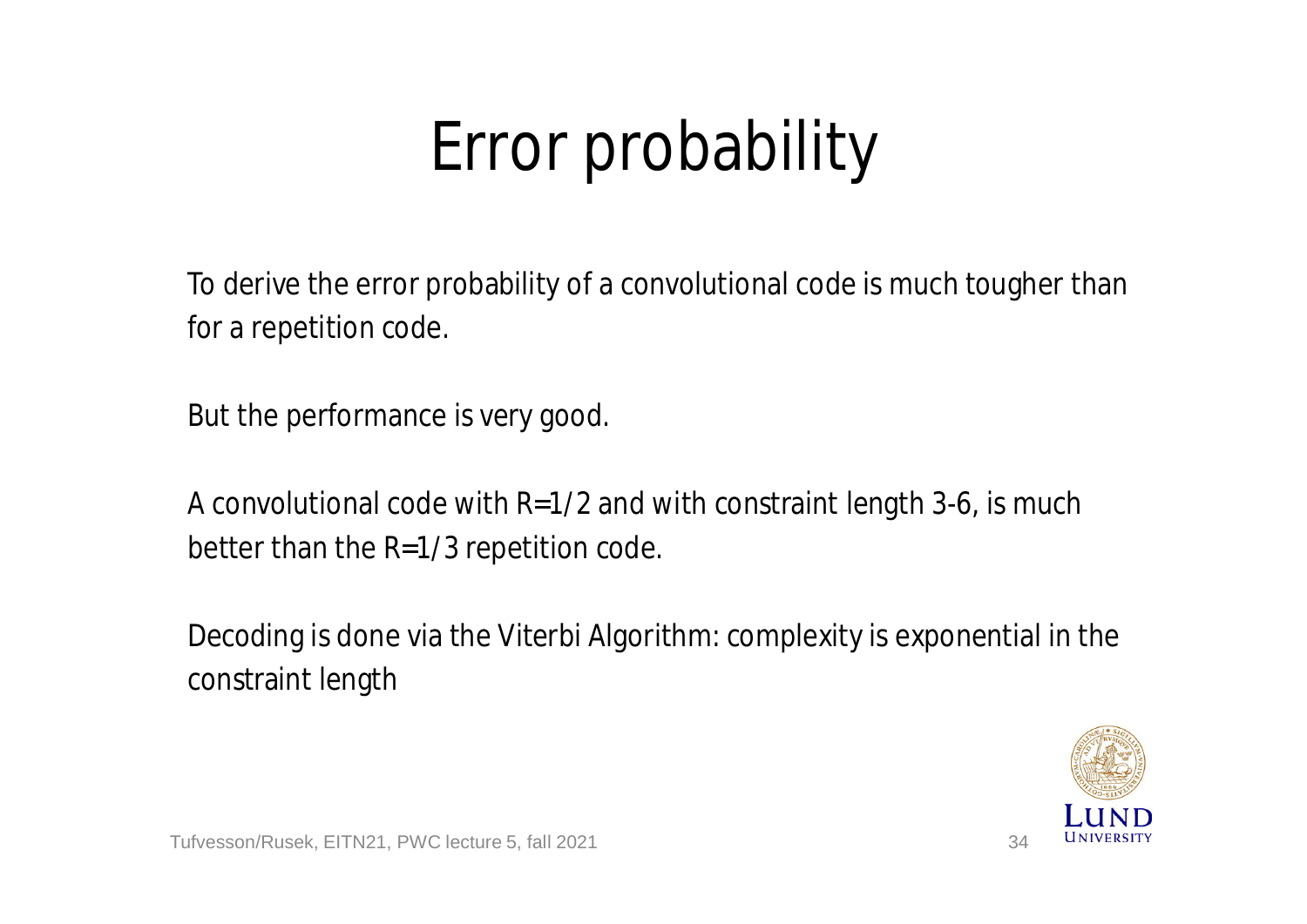## Conv codes in Matlab

You do not have to implement any convolutional decoder yourself

#### In Matlab, we can use vitdec.m

decoded = vitdec(code,trellis,tblen,*opmode*,*dectype*) decodes the vector code using the Viterbi algorithm. The MATLAB structure trellis specifies the convolutional encoder that produced code;

![](_page_34_Picture_4.jpeg)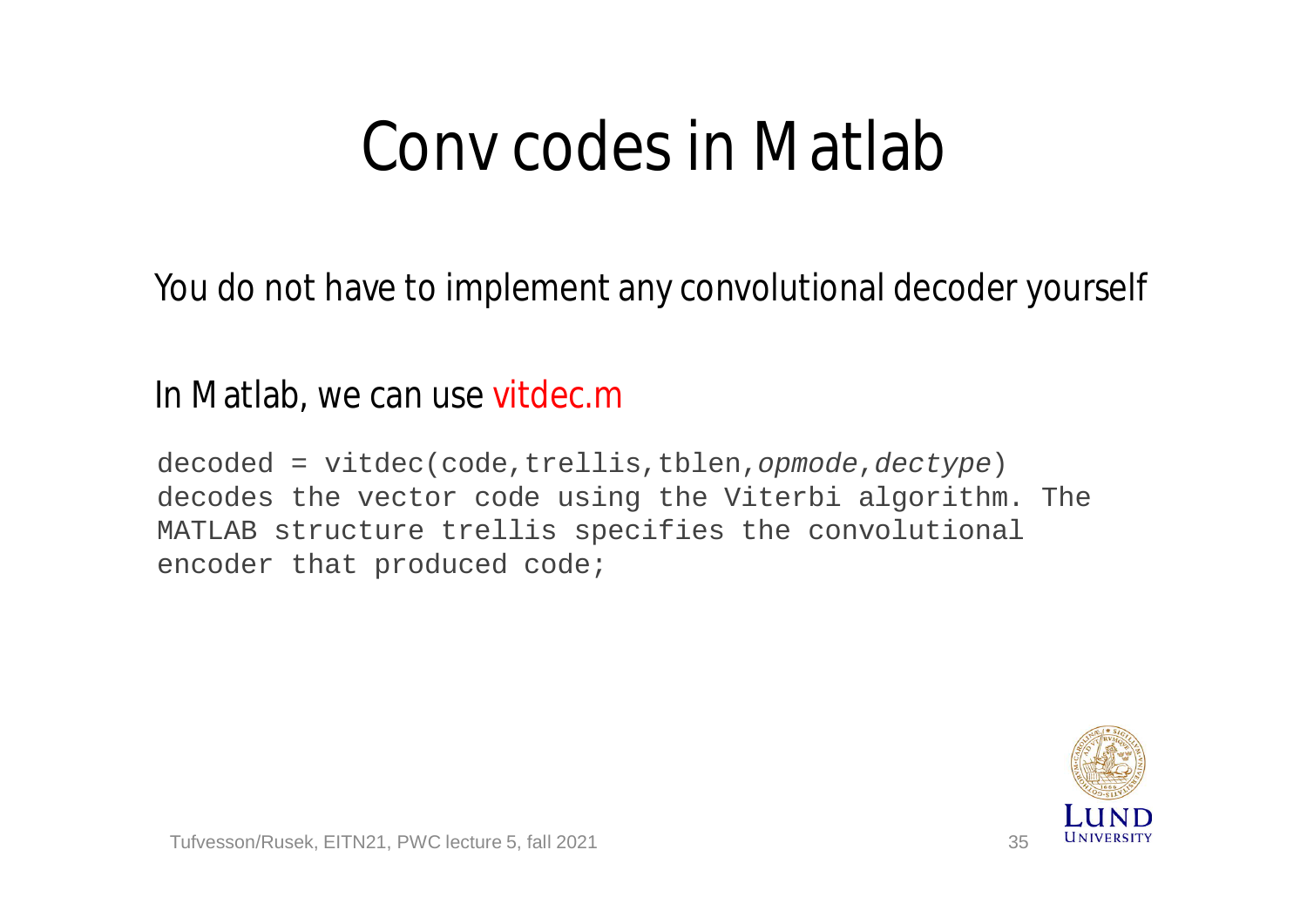### Information Theory dictates what can be achieved with coding

![](_page_35_Figure_1.jpeg)

Turbo and LDPC codes operate close the the Shannon limit

![](_page_35_Picture_3.jpeg)